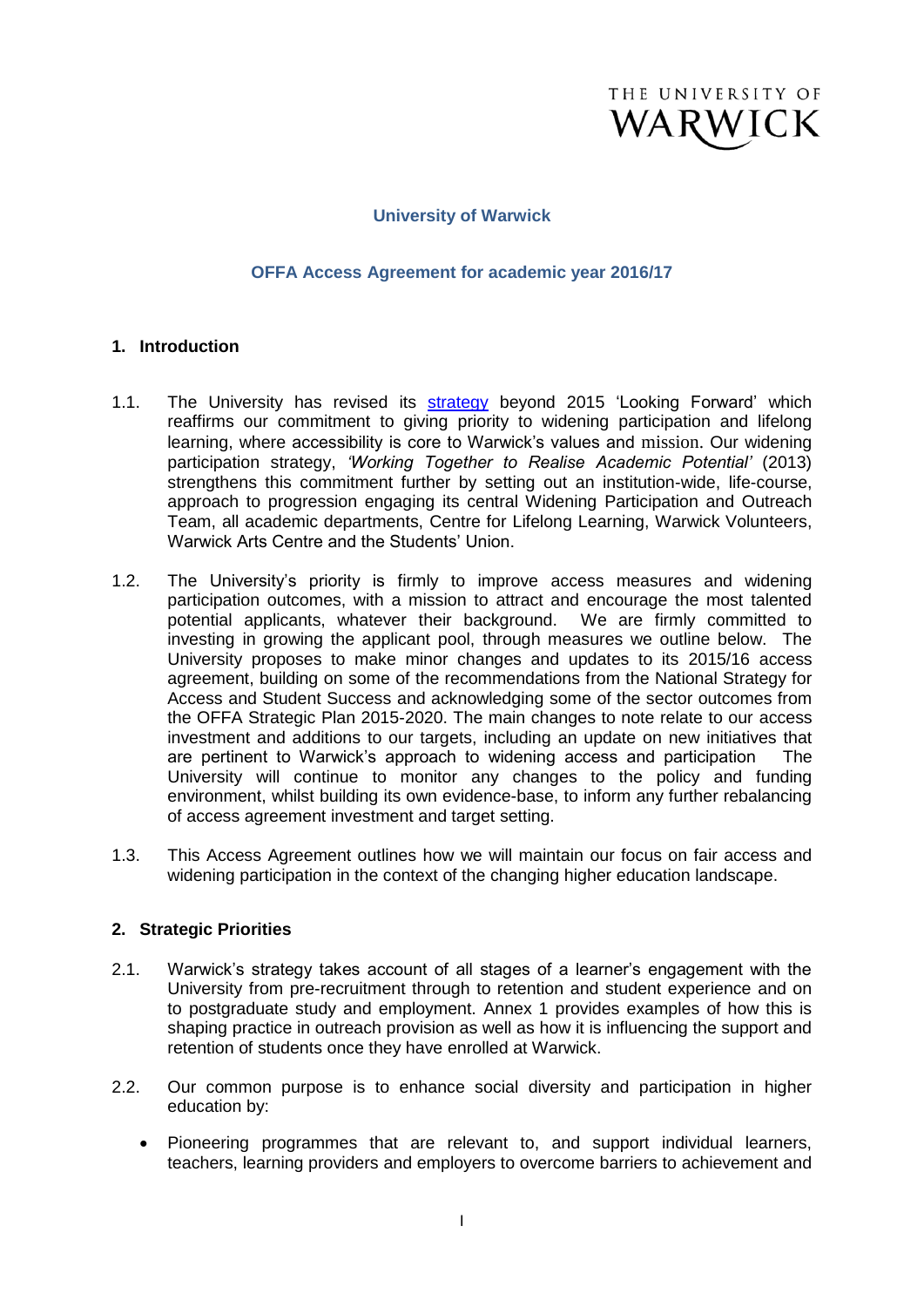enable progression at all levels to ensure that individuals reach their academic potential;

- Providing all learners with an exceptional experience at Warwick that is founded in the highest standards of teaching, learning and supporting infrastructure and through processes and practices which allow for needs-based differentiation where appropriate;
- Working collaboratively to develop access routes into Warwick and into employment that are based on informed practices and scholarly research;
- Engaging with, and continuing to serve, our local communities to ensure that they, and our students, benefit from the University's presence and facilities in the region;
- Creating new dialogues that inform a wide variety of local, national and global publics of the economic and social value of increasing the diversity of those who participate in higher education;
- Evolving and contributing to the national widening participation and access policy discourse**.**
- 2.3. As we outline, this Strategy is contributing to:
- 2.3.1. *Enhancing investment through our outreach activities in longer-term, sustainable collaborations based on life cycle approaches*.

In addition to our continuing commitment to national initiatives such as Realising Opportunities and Pathways to Law, we will take a progression approach that supports learners through different key stages and provides subject engagement and support, teacher CPD and parent and pupil IAG at each stage as evidenced in our partnership with the Royal Society of Arts Academy Schools, our recent success in the Royal Society of Chemistry '*Chemistry for All'* national programme and our innovative four year UniTracks programme. Warwick Manufacturing Group has established the [Undergraduate Applied Engineering Programme](http://www2.warwick.ac.uk/fac/sci/wmg/education/prof-ed/undergraduate/aep/) (AEP) and provides one example of Warwick's commitment to industry collaboration. New gateway and access routes have been designed by Warwick Business School and the Centre for Lifelong Learning to support progression both from school and mature student access.

2.3.2. *Supporting investment in more rigorous evaluation of activities with a longer term view of ensuring the transfer of research-informed best practice across all activities*.

We intend to develop exemplars of best practice that map a life course approach to outcomes for learners. This includes drawing on tracking software through our membership to the Higher Education Access Tracker (HEAT) service as well as developing qualitative evaluative data through the Centre for Educational Development, Appraisal and Research (CEDAR) at the University of Warwick. As we develop our infrastructure for research and evaluation, we will explore the potential of greater data linkage to national and international data sets in order that our approach has broad applicability for research and practice.

2.3.3. *Strengthening local and regional engagement through innovative projects directed at supporting the most vulnerable learners*.

For example, the University of Warwick Science Park Trust has provided funding of £450k to support widening participation and, together with £60k of HEIF funding, this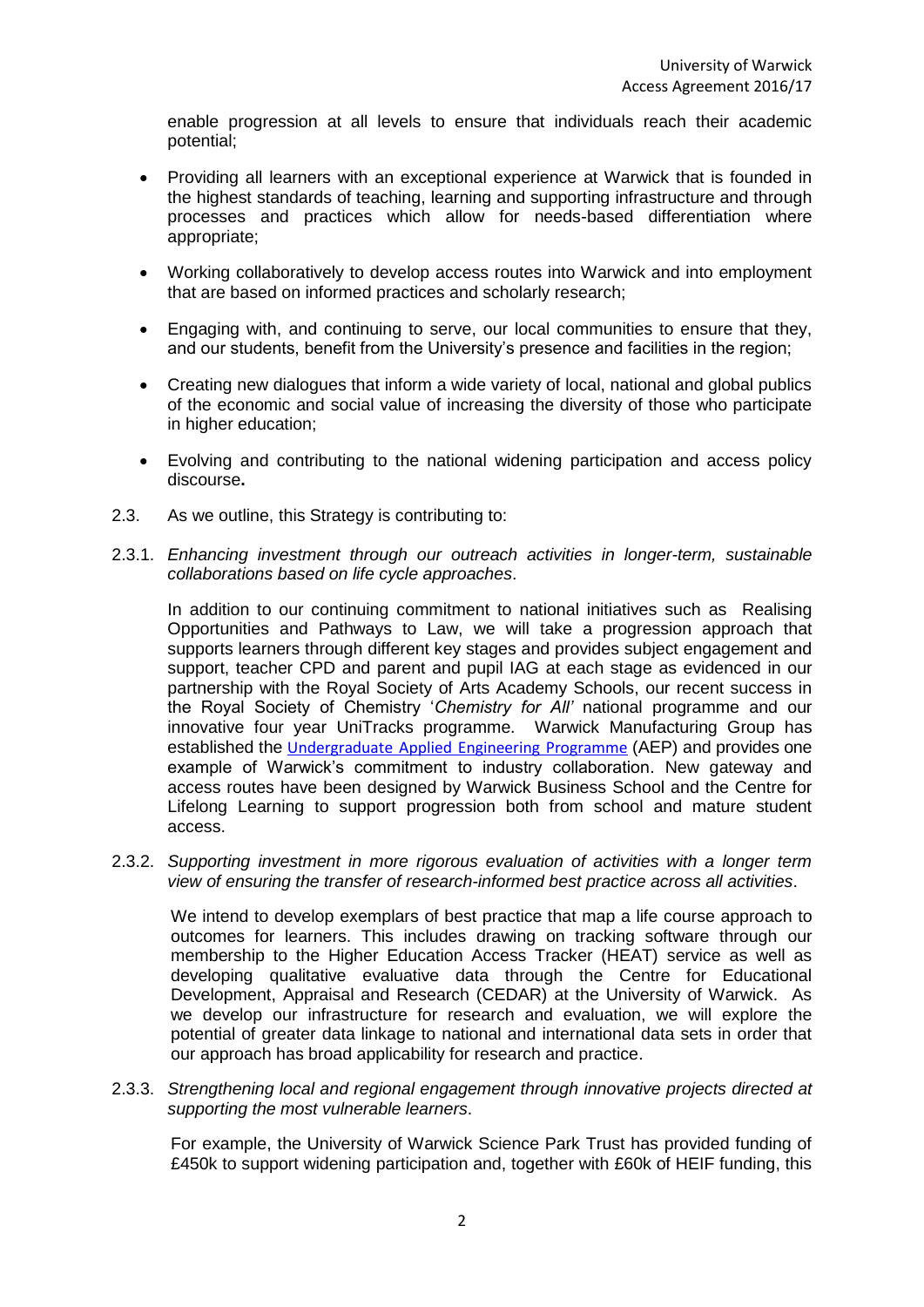provides over £500k of investment in STEM support for the hardest to reach groups, care leavers and students with disabilities in Coventry and Warwickshire.

2.3.4. *Mainstreaming access through further embedding of widening participation in institutional governance structures.*

All academic departments at the University of Warwick have named academic widening participation representatives. Reports on widening participation are received by the University Council and Steering Committee. In addition, widening participation is a standing item on the Equality and Diversity Committee and the Widening Participation Strategic Steering Group forms part of the governance of teaching and learning.

2.3.5. *Increased attention to retention, student experience including monitoring and supporting access to the professions*.

Alongside data collected by our Strategic Planning and Analytics team, research into student experience is being conducted by the Institute for Advanced Teaching and Learning (IATL). Our success in the recent HEFCE Postgraduate Support Scheme is further evidence of our commitment to a lifecycle approach that takes account of outcomes and employability.

2.3.6. *Enhancing professionalism in outreach and widening participation*.

Widening participation now forms part of our training of all probationary academic staff through our Postgraduate Certificate in Academic and Professional Practice (PCAPP) and a termly 'Widening Participation Forum' has been created to support the transfer of best practice.

#### 2.4. **Assessment of recent access performance**

- 2.4.1. The University of Warwick is pleased with recent performance on a number of widening participation indicators where it has made quantifiable progress in 2013/14 with many metrics either exceeding target or making noticeable progress towards target. The development of sustained widening participation and access programmes seems to be starting to have an impact on progression to the University and HE. Where overall targets have been met the University is not complacent with these positive outcomes and is confident in its strategic approach to deliver sustained progressive change, bearing in mind that the University's refreshed WP strategy implementation plan is still in the early stages of development.
- 2.4.2. The University has made significant progress in the number of entrants recruited from state schools in 2013/14, exceeding the target by +225; this improvement is also representative in percentage terms. This marks a positive shift in undergraduate recruitment in 2013/14 compared to 2012/13 and reflects some of the steps taken to improve targeting and schools engagement.
- 2.4.3. Progress has been made toward the recruitment of young entrants from the lowest socio economic groups, NS SEC 4-7, where the annual milestone for 2013/14 was achieved by +17.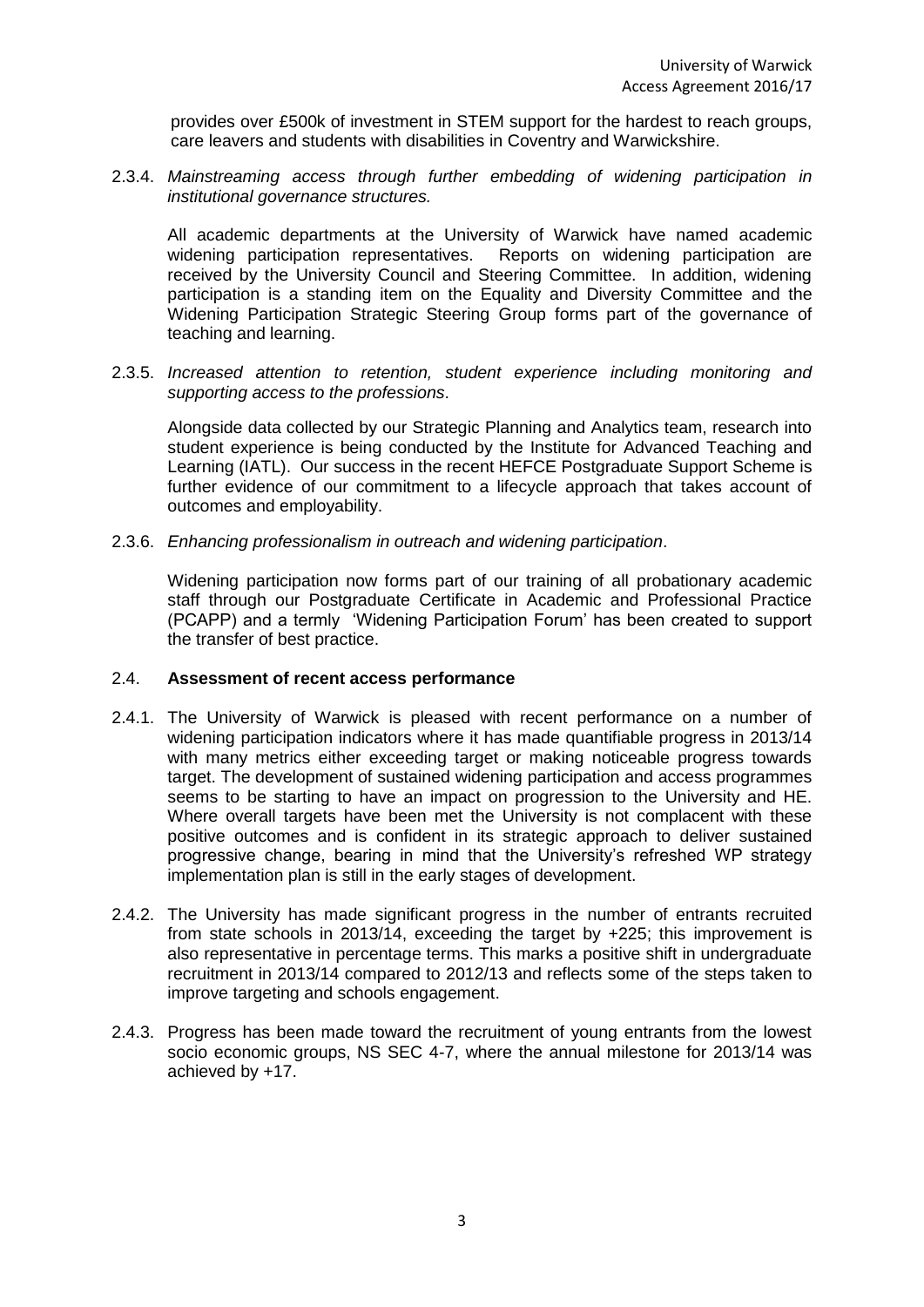# **3. Fee Levels for 2016 entry**

- 3.1. The University will charge all Home/EU full-time PGCE and undergraduate students, (including MBChB) £9,000 for the 2016/17 academic year with the exception of students on  $2+2$  programmes and the WBS Foundation Year<sup>1</sup> whose fees will be £6750 and foundation degree and part-time students whose fees will be £6,000. The University's planned Home/EU full-time undergraduate intake for the 2016/17 academic year is 3,621 students of whom 110 are likely to be 2+2 students and 18 WBS Foundation Year students.
- 3.2. Students who enter the University in 2016-17 and undertake an Erasmus year as part of their programme will be charged a fee of £1,350 during their period of study away from the University. Students who enter the University in 2016-17 and undertake a work placement or exchange programme as part of their course will be charged a maximum fee of £1,800 for the period they are away from the University. These fees apply for all courses that incorporate an intercalated/mandatory year out as part of the course.
- 3.3. Fees for accredited part-time courses run through the Centre for Lifelong Learning will be no more than £6,000 for the 2016/17 academic year pro rata to the number of modules and the relevant CATS points for the individual student's course of study. Undergraduate part-time students can study up to and including a maximum of 75% FTE in any one year.
- 3.4. A proportion, in line with our general Access Agreement commitments, of any income from part-time students above the basic level outlined above will be committed to outreach and access measures for part-time students. The financial support on offer to part-time students is outlined in section 6 below. Fees for all full-time and part-time Home/EU undergraduate students and PGCE students will rise in subsequent years of a student's course in line with any permitted inflationary uplift as determined by the UK Government on an annual basis.

## **4. Additional Access expenditure: A student lifecycle approach**

## 4.1. **Access and outreach investment**

The University is committed to spending £9m on outreach activities and financial support to students to support our widening participation strategy in 2016-17. This can be broken down into:

- £6.5m on financial support to students
- £2.4m for access, student success and progression activities
- 4.1.1. In our 2015/16 access agreement we made the decision to revise our financial support packages for students with a focus on rebalancing our additional higher fee income (HFI) towards access endeavours. We will continue to monitor and evaluate the longer term impact of both access and financial support interventions which we will use to inform future decision making.

**.** 

 $1$  Fees will revert to £9,000 when students progress to Year 1.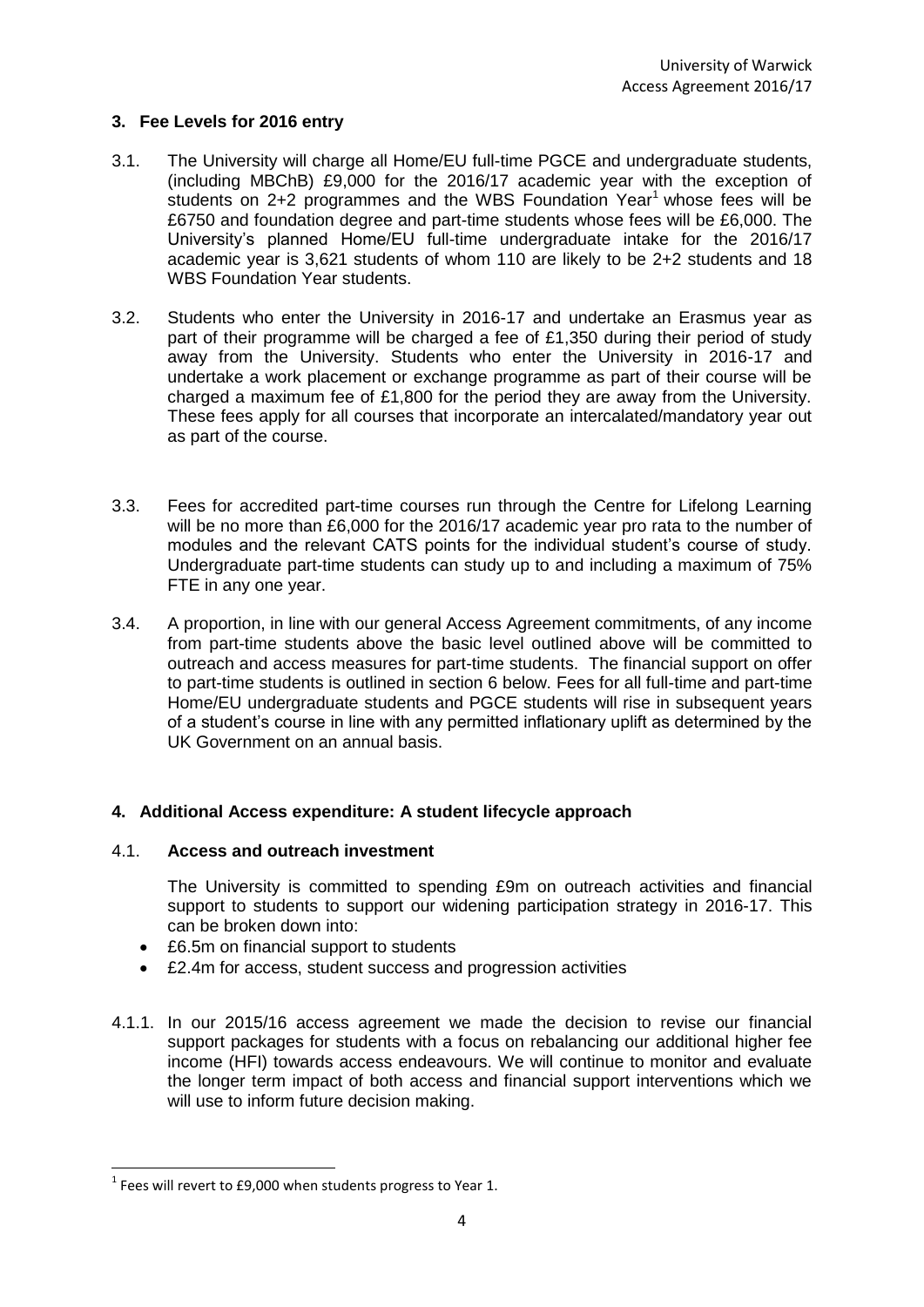- 4.1.2. In its 2012/13 Access Agreement the University committed to an investment of £1.05m to support its widening participation and access aspirations. Being mindful of the need to invest additional resource in our access and outreach programmes we have increased our level of investment to £1.65 million in 2014 to reach £2.4 million by 2016/17. This represents an increase in higher fee income for outreach of 5% in 2012/13 to 8% in 2016/17, noting significant increases in student numbers.
- 4.1.3. We will target this funding on initiatives which address our strategic priorities including: the sector-wide widening participation agenda; the need to ensure that the University is able to achieve its own ambitious access targets and addressing challenges students face when progressing into graduate level employment.
- 4.1.4. In 2011, the University conducted an analysis of its performance against three key access benchmarks with a comparator group comprising the ten most highly selective UK universities in terms of the grade point average of applicants (Warwick has the  $9<sup>th</sup>$  highest average GPA). Within this comparator group Warwick has the highest proportion of state school educated students, the second highest proportion of students from the lowest socio-economic groups and the third highest proportion of students from low participation neighbourhoods. We believe that this demonstrates that the University's access performance is strong in the context of its position as one of the most academically selective institutions in the country.

# 4.2. **Retention and student success**

- 4.2.1. The University currently meets its retention benchmarks and hence investments targeted to improve retention are limited to the financial support arrangements described in section 7 below. The University will continue to focus its efforts on the more challenging targets to increase student intakes from state schools, from lower socio-economic backgrounds, from low participation neighbourhoods, and mature entrants.
- 4.2.2. The University conducted a survey of first year Warwick Bursary (13/14 entrants) recipients in the summer vacation 2014. The purpose of the survey was to evaluate the level of the students' awareness of bursary funding before they entered higher education. Also, to assess the influence of additional bursary support on students' decisions to study at the University and the impact of bursaries on their first year student experience.
- 4.2.3. Almost half of the students said that receiving a bursary had reduced the need to undertake paid work, although approximately 60% of bursary recipients continue to work whilst studying. 73% of students said that the receipt of the bursary would allow them to consider an unpaid work placement to enhance their employability prospects.
- 4.2.4. Over 80% said that receipt of the bursary had helped them to feel confident about completing their course successfully and achieving the academic progress they hope for. The bursary was overwhelmingly seen as helpful in allowing students to participate fully in extra-curricular opportunities, including volunteering and social and sporting activities. Of the students who responded positively to these questions, just over 70% were from the lowest income groups (under £25k).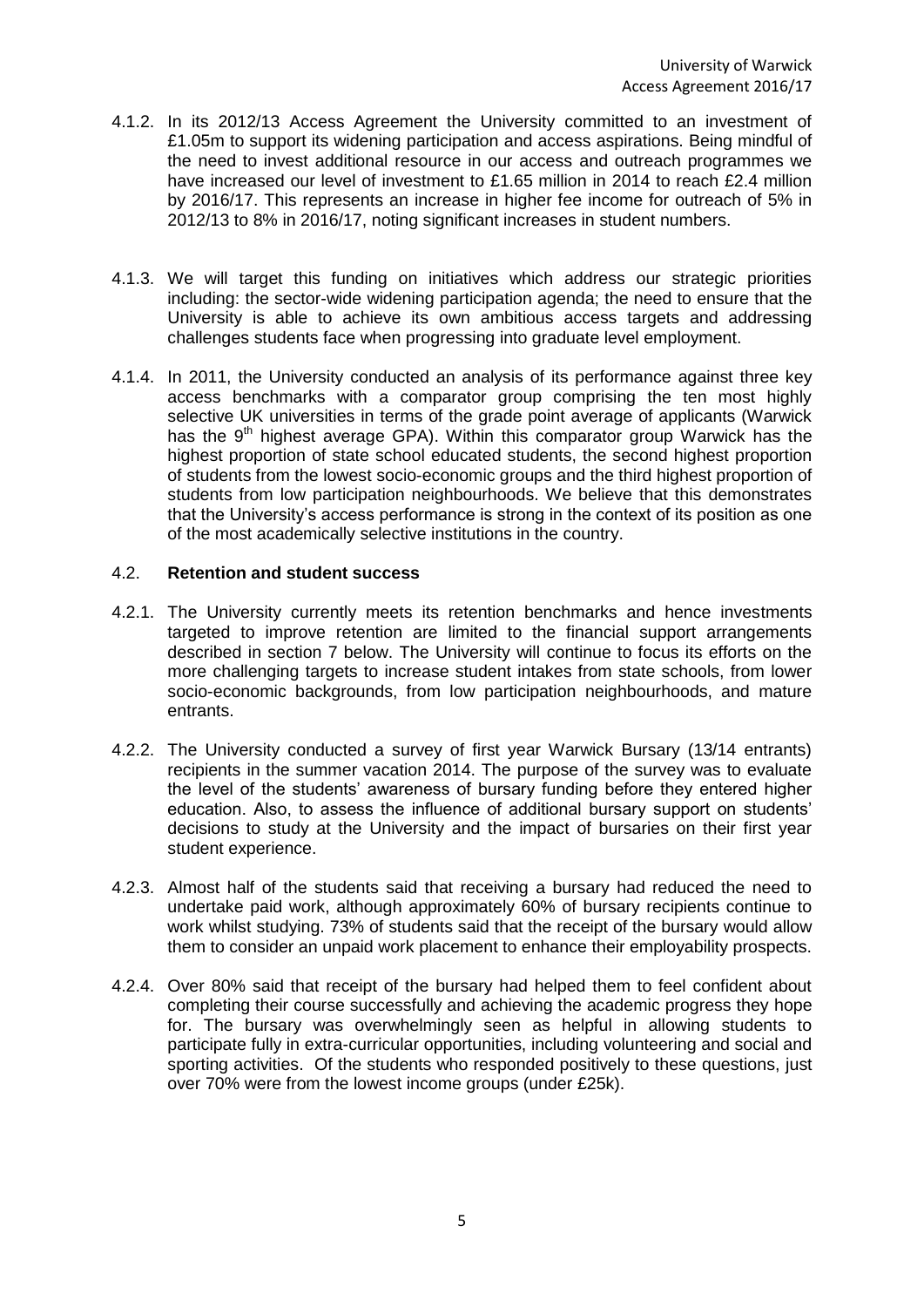## 4.3. **Student Progression and employability**

- 4.3.1. The University would like to commit funds to develop placement opportunities for students from disadvantaged backgrounds as a means of enhancing their employment prospects.
- 4.3.2. Through the Benefactors Scheme students that enrol at Warwick via one of our outreach scheme, UniTracks, Realising Opportunities and Pathways to Law, in addition to receiving a financial scholarship, are also exposed to additional employability opportunities including internships and overseas volunteering placements. Similar opportunities are presented through schemes like the Lloyds Scholars programme and the Multi-Cultural Scholars Programme (MSP).

# **5. Additional Access and Student Success Measures**

5.1. Priorities for our 2016/17 access agreement

The University has identified a number of priorities for its access agreement in 2016/17.

- To continue to invest in access and outreach measures to ensure we are in a position to meet our widening participation indicators in a sustained manner
- To enhance our monitoring, evaluation and research capabilities to better understand the impact of our work across the student lifecycle
- To extend the employability opportunities for widening participation groups to enhance progression to graduate employment or postgraduate study
- To develop new routes for disadvantaged students to gain access to a Warwick education
- To strengthen our engagement with key policy stakeholders to inform future practice and research outputs
- To celebrate and strengthen our internal widening participation culture to ensure staff and students feel recognised for their contributions and continue to build a community capable of delivering longer term objectives.

### 5.2. **Access and outreach developments**

The full range outreach activities undertaken by the University is outlined in Annex 1.

- 5.2.1. The University is committed to making a Warwick education as accessible as possible and extending the routes available to key under-represented groups to achieve this. We also acknowledge that to ensure young people are able to demonstrate their potential and progress to institutions like Warwick that we widen and extend the talent pool from the most disadvantaged and under-represented groups. To this end the Warwick approach is firmly oriented towards long term measures to raising aspirations from an early age and supporting student attainment at Key Stage 4 and 5. The majority of our access provision builds regular intervention, ensuring the university environment is normalised and accessible to all, whilst debunking cultural myths.
- 5.2.2. The inception of the University's Widening Participation (WP) Strategy 2013-17 has seen the development of a growing number of departmental and faculty initiatives. In order to further support this work, a Widening Participation Development Fund has been established. This is particularly pertinent at this time as anticipated changes to the national funding environment and the strategic priorities articulated in the National Strategy for Access and Student Success signal that the University should continue to seek ways to deliver a strategic, whole institution approach to widening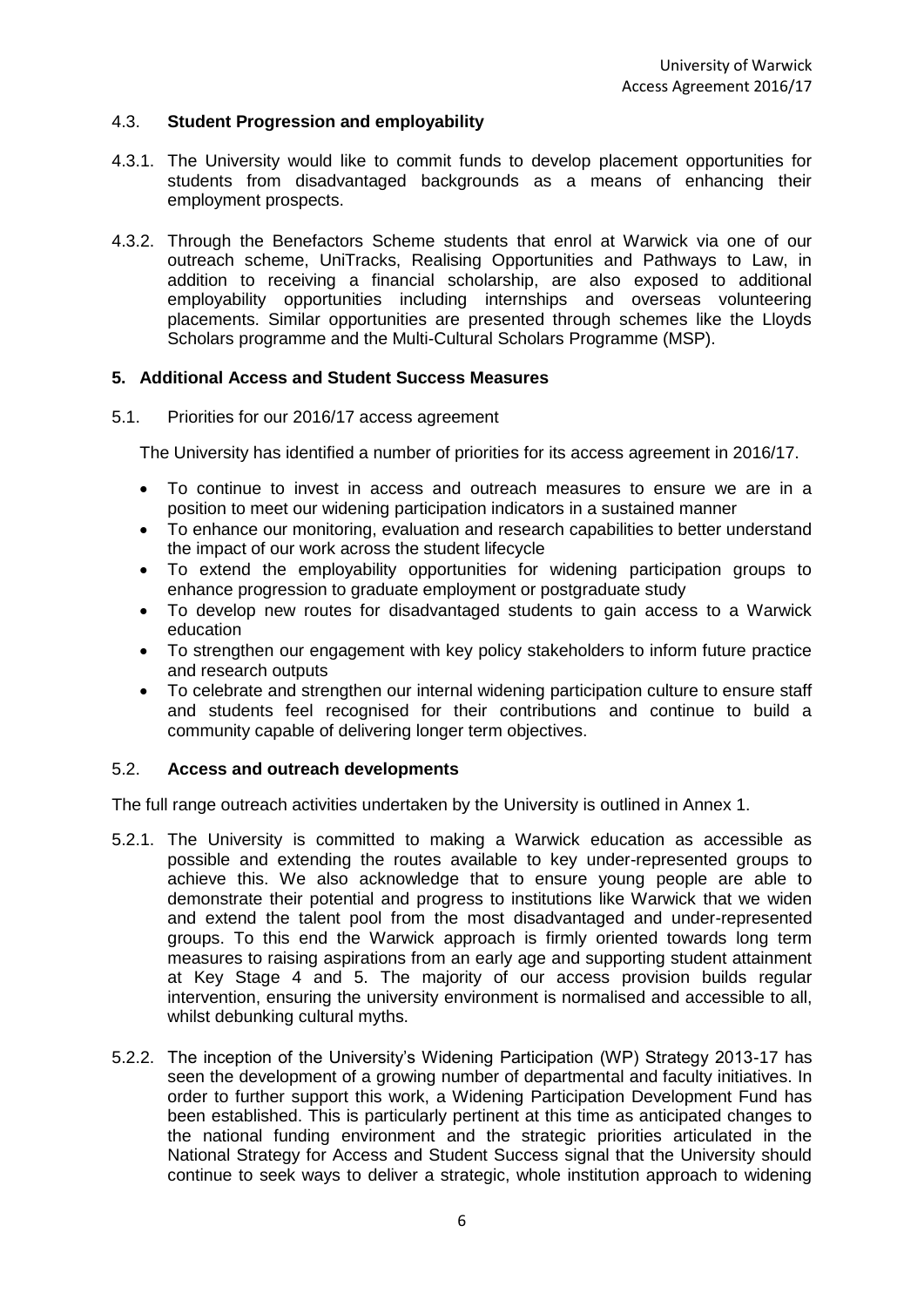participation with a focus towards long term sustained outreach interventions. Bids are encouraged at a departmental and faculty level and where possible projects should have a two year life span and consider sustainability options beyond the end of the project. Priority is given to collaborative and innovative proposals which can be for developments of existing provision or new programmes.

### 5.2.3. Aims of the fund:

- To promote cross-department collaboration on outreach and WP initiatives by way of encouraging a joined up institutional approach, including where relevant links to university wide schemes and outreach advice and guidance systems.
- To ensure activity is targeted to one or more WP groups identified in the University's access agreement milestones and/or also including students with disabilities, children in care, schools with high take up of free school meals or where there are, for example, gender and ethnicity disparities in subject take-up.
- To ensure WP funding demonstrates value for money, targeting resources where they will have the greatest impact for the learner
- Through appropriate project design and evaluation embedded in projects to encourage an evidence-based approach to the development of WP initiatives across the University and establish a 'what works' foundation.
- To foster innovation and good practice in WP initiatives across the institution.

### 5.3. **Long term outreach**

5.3.1. Key stage 3 programme- Sutton Scholars

In partnership with the Sutton Trust, the University has launched a new programme for highly able Key Stage 3 pupils in the West Midlands called Warwick Sutton Scholars. The aim of the programme is to ensure highly able students in years 8 and 9 are stretched, enthused and challenged and have their aspirations firmly focussed towards progression to research intensive universities. The two year programme will facilitate transition to the University's own national highly able programme, UniTracks, from Year 10 to Year 13 as well as facilitate progression on to other Sutton Trust funded programmes and other universities outreach provision.

5.3.2. Sutton Trust Summer Schools

Our partnership with the Sutton Trust is developing further, as in 2016 the University will join the prestigious Sutton Trust Summer School programme, offering a residential academic experience over a range of disciplines for over 100 Year 12 students from across the UK.

- 5.3.3. The University already works closely with local partners on outreach programmes. Local outreach work is being enhanced through the continuation of a sustained programme for groups of learners from schools in low participation areas who will receive detailed and focused information, advice, guidance and academic support in order to enable them to maximise their chances of gaining entry to the most competitive institutions.
- 5.3.4. A schools and colleges engagement framework is under development which will underpin an integrated approach to redefining and building effective partnerships. These approaches are being developed to improve Warwick's presence in local, regional and national schools and colleges. The local model has been redeveloped to be more targeted to need, based on socio-economic and attainment data, dovetailing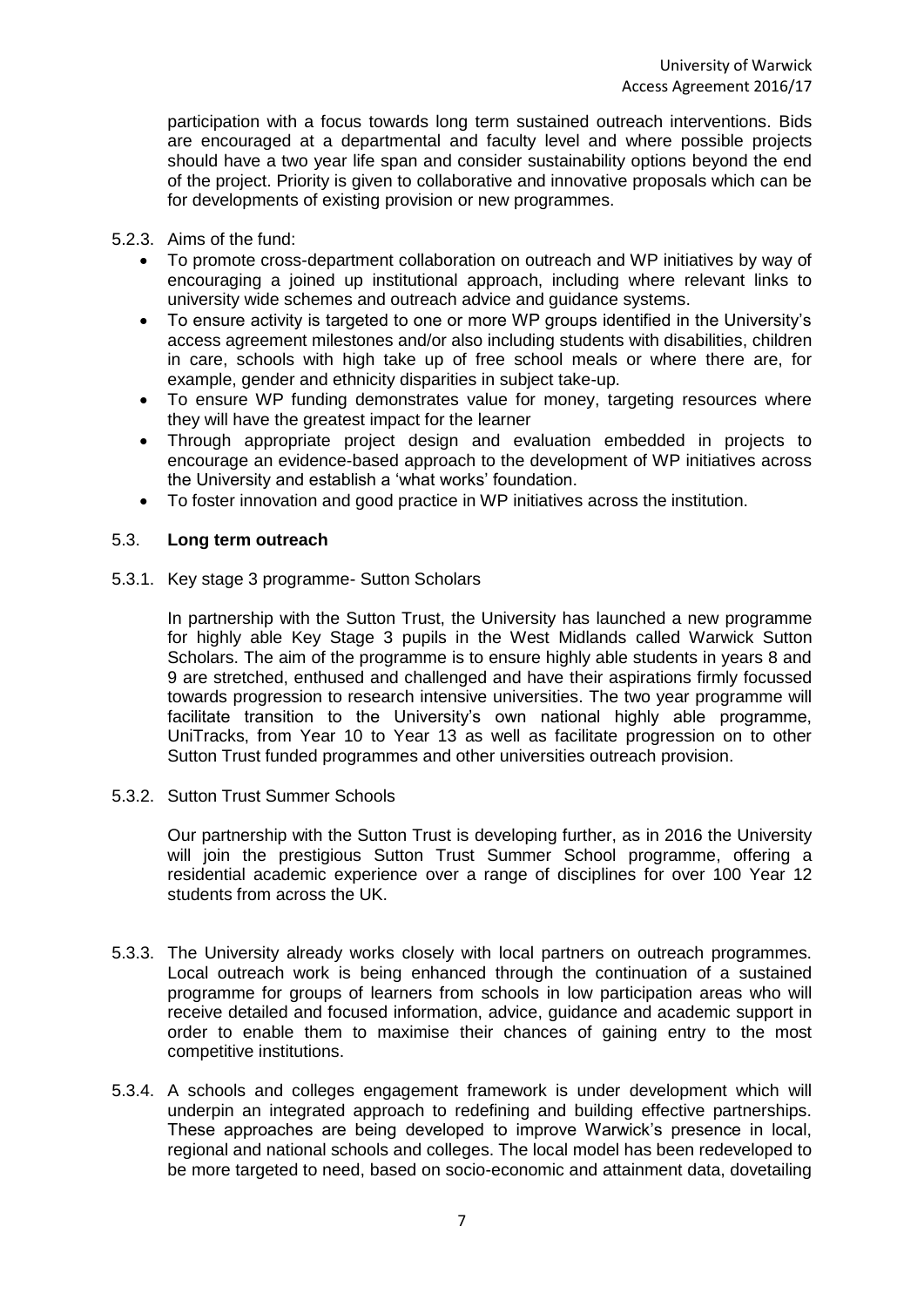with local School Improvement strategies. Thirty schools in the sub-region have been identified in this new partnership model.

- 5.3.5. The University has been awarded a contract from the Royal Society of Chemistry National Widening Participation programme 'Chemistry for All'. The project is five years in duration and builds on the heart of the WP strategy for sustained and collaborative interventions and will contribute to positioning Warwick as an innovator and leader in this field. The programme of interventions started in September 2014 and will run for five years through the school year ending in 2019. One cohort of students will be followed over the five year period of the project. A second cohort will be starting in September 2015. The intervention activities will present chemistry in a way that allows students from low participation backgrounds to make informed choices. Alongside this activity programme, a five year longitudinal research study will be commissioned separately, with the aim of providing evidence on the impact of chemistry interventions on students from low participation backgrounds.
- 5.3.6. The University is also building on the success of existing teaching fellow appointments in the physical sciences and mathematics, whose remit is to work within academic departments to develop subject specific outreach activities with schools, by using this model to support outreach in other academic areas. To date, the departments of Computer Science, Theatre Studies, Modern Languages, Law, English and Politics have also funded Teacher Fellow posts (some part-time), providing a dedicated subject specialist, whose role is to develop networks of subject teachers and heads from schools who can contribute to the University's understanding of the needs for students of those particular subjects.
- 5.3.7. The University has been working with Coventry and Warwickshire Local Authorities to monitor progression rates from both areas to Warwick, in order to measure whether the package of support collaboratively offered by the Authorities and the University is effective (for the past three years, application rates from both regions have been increasing).

#### 5.4. **New Access Initiatives**

- 5.4.1. The University has revised its position regarding the Realising Opportunities (RO) national outreach scheme as part of a sustained approach to meeting widening participation targets and supporting academic excellence (See section 5.6.3 below). Successful completion of the two year RO programme will now result in academic recognition at the offer holder stage, acknowledging the additional academic work (EPQ or RO Academic Assignment) that a student will have completed as part of the RO programme and will provide students with an additional incentive to apply to the University of Warwick. The University is taking a similar approach with other core longer term outreach programmes, e.g. UniTracks and Pathways to Law and is examining how cohort tracking data can support this in the absence of formal UCAS data.
- 5.4.2. Warwick Business School (WBS) is launching a BSc (with Foundation Year) in Accounting and Finance, and a BSc (with Foundation Year) in Management, in 2015- 16. The Foundation Year is common to both degrees and aims to equip students with the skills and knowledge they will need for successful progression to Year 1 of the existing 3-year BSc degrees in these subjects.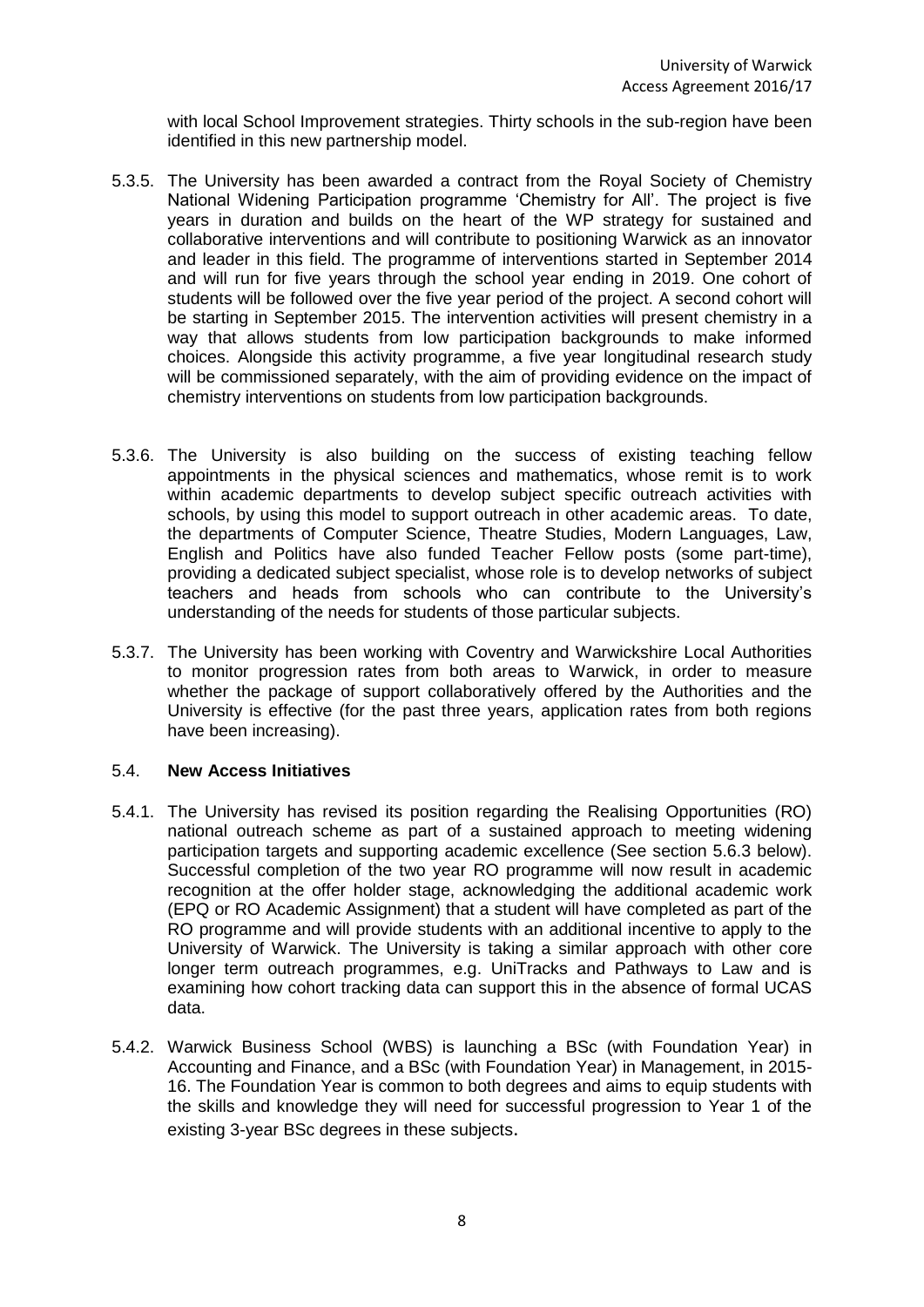- 5.4.3. The Foundation Year is targeted at students from non-traditional backgrounds who have the potential to succeed on the WBS UG Programme, but who for reasons beyond their control have no realistic prospect of meeting the standard requirements for direct entry.
- 5.4.4. Discussion is also underway about developing a range of foundation year pathways in other disciplines.
- 5.4.5. The University is exploring ways in which contextual data can be used to inform and support its access and widening participation objectives. Initial work is focusing on the ways in which contextual data can be used to support the targeting of outreach activity, the impact of contextual data on the admissions process, and the tracking of students with whom we have worked through our outreach events.
- 5.4.6. The University has a strong record of retention of students from all backgrounds and hence will be focusing its resources on measures to promote access and widening participation in the first instance, but contextual data will be included in subsequent monitoring of retention and student performance and action will be taken to improve retention in future access agreements should issues be identified.
- 5.4.7. The University opened a University Technical College, WMG Academy for Young Engineers in September 2014 building on its expertise in this area providing education for 14-19 year olds through an applied, problem-solving based curriculum. WMG are exploring the opportunity to build another UTC in the future.

## 5.5. **Enhancing Progression to employment or postgraduate study**

- 5.5.1. The University's widening participation drivers are firmly orientated towards improving access measures, however our strategy encompasses a lifecycle approach which also focuses on excellence and progression. To this end we are exploring how best to promote progression to postgraduate study and graduate level employment for students from disadvantaged backgrounds.
- 5.5.2. The University is part of a consortium of six HEIs (including Sheffield, Leeds, Manchester, Newcastle and York) who were successful in securing £2.9M funding from the HEFCE Postgraduate Support Scheme (PSS) 'Widening Access to Postgraduate Study and the Progressions'. The project aims to improve take-up of masters programmes from under-represented groups and with a focus on higher level skills and access to the professions. The overarching aim is to develop an evidence-based understanding of the barriers to postgraduate study, which groups are under-represented in postgraduate study and why. The consortium has piloted new innovative academic programmes and targeted interventions relating to information, advice and guidance (IAG) aimed at removing identified barriers for students from under-represented or disadvantaged backgrounds. This is a strategically important project for the University to better understand the complexities around progression to postgraduate level study for under-represented groups, which has informed the new PGT HEFCE funding for 2015/16. Academic departments also use proportions of the Student Opportunity Fund allocation to enhance progression outcomes to employment or postgraduate study.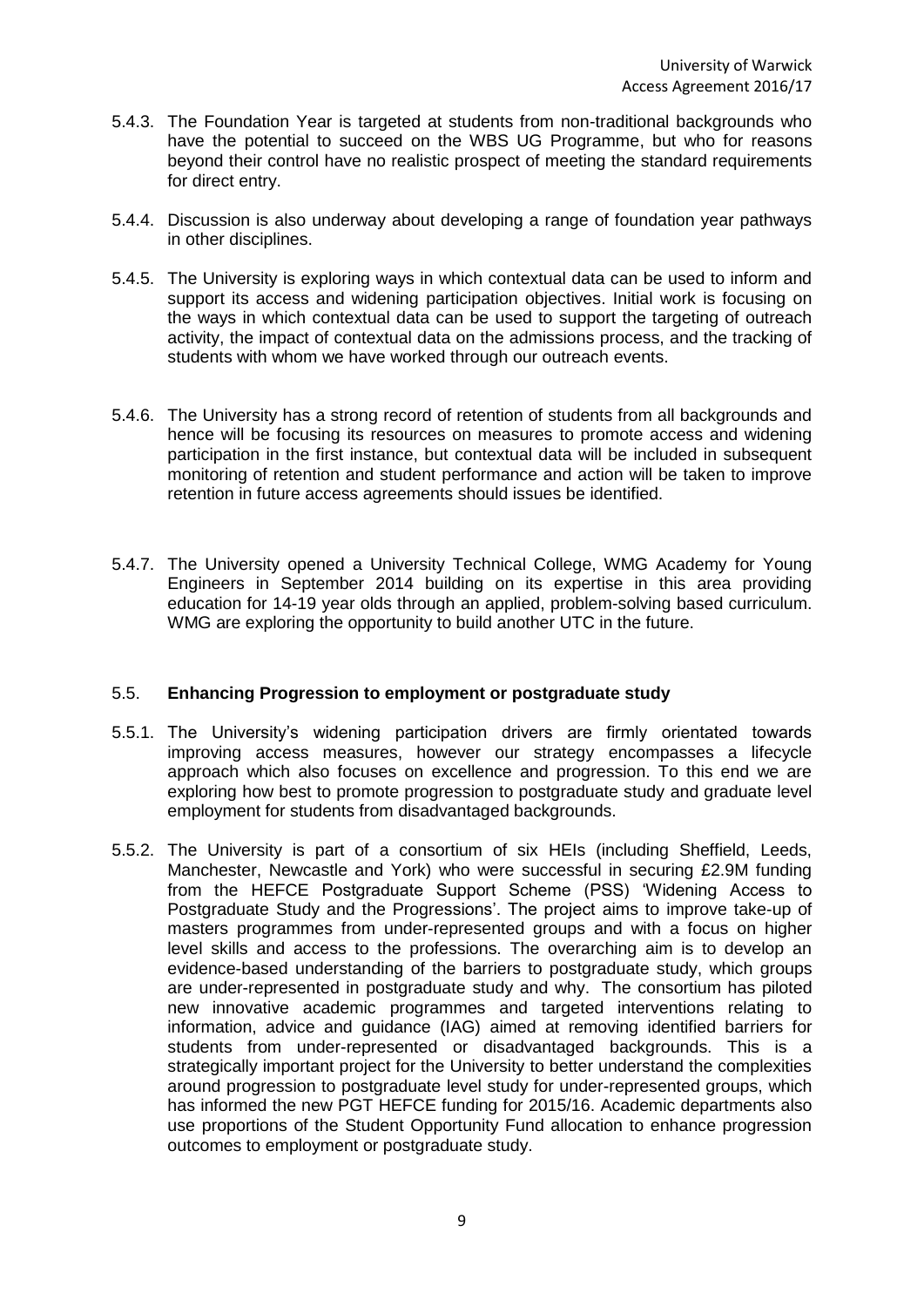### 5.6. **Strengthening Collaborative activity**

5.6.1. The University recognises the value of effective collaboration as a contributor to its own institutional priorities but also to the national widening participation agenda. Measuring this wider collective impact is a key priority as the University intends to articulate this significant investment as part of its evidence-based expenditure. This element of our strategy is founded on high-quality effective partnerships with other HE institutions, schools and colleges, sector bodies and industry.

### 5.6.2. **The Warwick University/ RSA Partnership**

In October 2013, we launched the Warwick-Royal Society of Arts (RSA) Partnership to provide long term support to RSA Academies from Year 7 through to Year 13. The RSA Family of Academies currently comprises five schools: Whitley Academy in Coventry; Holyhead School in Birmingham; the RSA Academy in Tipton; Arrow Vale RSA and Ipsley CE RSA Academy both in Redditch. All schools serve communities with above average levels of deprivation which ensures that activity is targeted to our WP target population. The programme has a core focus on enhancing progression through a progression framework, working in a sustained manner across all year groups, to raise aspirations, increase awareness of university options and improve attainment. This long-term outreach approach enables robust evaluation to be built which contributes to a stronger evidence base and provides the opportunity to create a test-bed for innovative curriculum enhancement activity.

### 5.6.3. **Realising Opportunities**

The University is a member of Realising Opportunities (RO), a unique collaborative partnership of research intensive universities developing and delivering a national fair access scheme which promotes social and geographic mobility for students from under-represented groups. Realising Opportunities has a robust evaluation framework which incorporates contextual data, student aspirations and the tracking of students through the HEAT database and UCAS.

The award-winning Realising Opportunities programme, developed through shared best practice, provides support for students through interventions designed to raise aspirations, develop skills and enable them to demonstrate their potential to succeed at a research intensive university. These interventions are offered locally and nationally and include a National Student Conference, ongoing support and encouragement from a trained student e-mentor and an academic assessment element. Successful completion of RO will result in additional consideration given to applications through UCAS from all Partner universities, and the potential for an alternative offer worth up to 40 UCAS points or equivalent.

Each of the participating institutions has committed future funds to the central operating budget to ensure the on-going delivery and development of RO to 31 July 2017. For 2016 – 2017 this will be a maximum of **£37,000** per Partner.

RO's independent evaluators, the Institute for Effective Education, commented in December 2014 " It is evident, for example, given the emphasis on collaboration and outreach activities in the HEFCE/OFFA National Strategy (2014 p94), that RO is 'ahead of the game' in terms of these activities. The programme has matured, with some of the collaborative relationships being in place for six years or more, and now has long-standing and sustained relationships across the university, college and school sectors."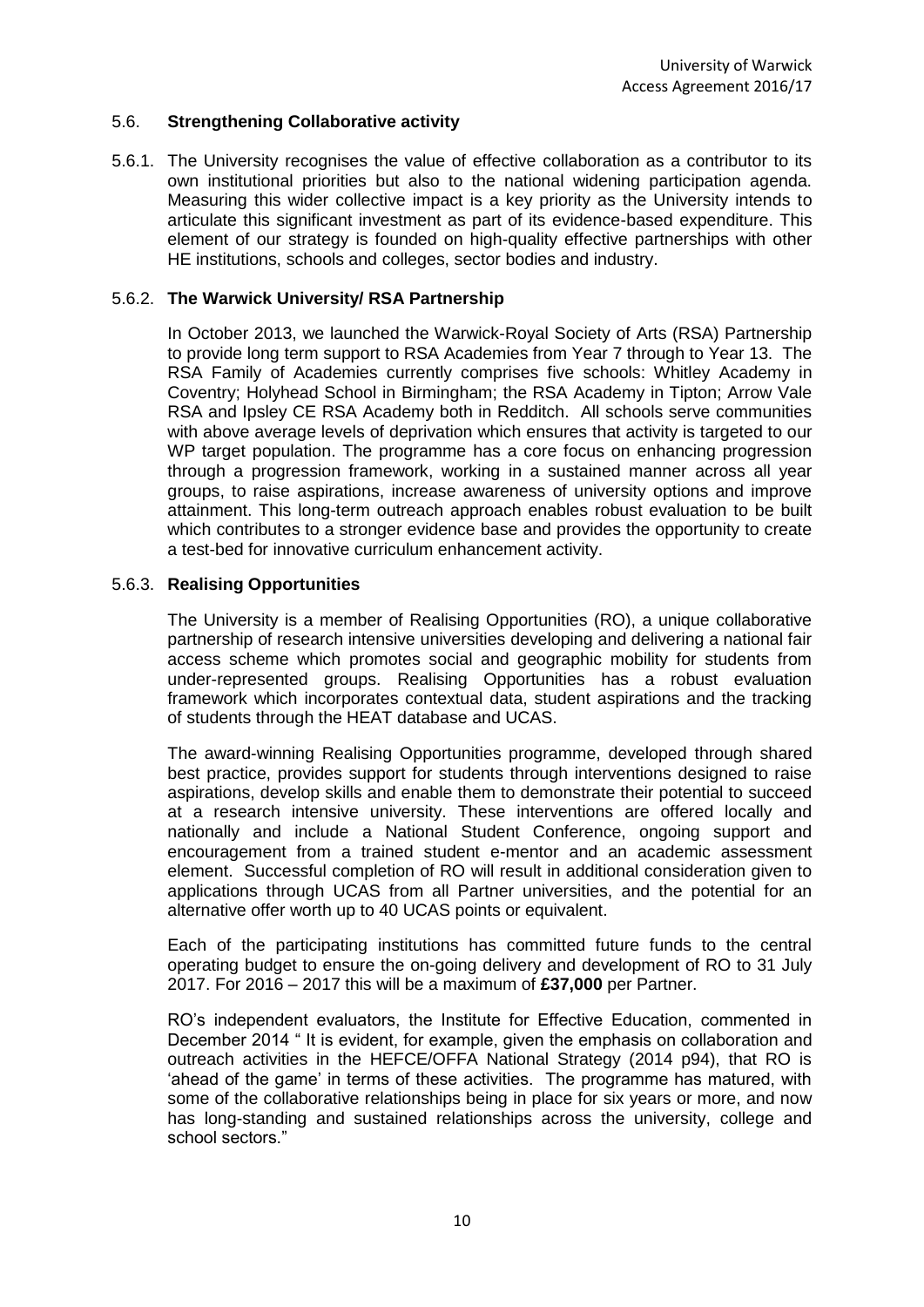## 5.6.4. **Queen Mary, University of London Partnership**

The University of Warwick and Queen Mary entered into a collaborative agreement in 2012, and a substantial branch of this partnership is widening participation. Both institutions' outreach teams are continuing to share good practice and draw on experience of working to widen participation in two quite different geographical areas to enhance and strengthen existing initiatives and approaches. Following successful evaluation of our 2013-14 work we are again delivering a five-day residential summer school in July 2015, split across both institutions' campuses. Maintaining a focus on health science pathways this collaborative event will allow participants to understand better the different routes into health related subjects including taking part in laboratory work, studying anatomy and meeting professionals from a wide variety of NHS careers. It will also expose these participants to a different region and the idea of geographical mobility. Queen Mary and the University of Warwick will continue to jointly evaluate all collaborative activities to ensure that plans for activity in 2015-16 are evidence-based.

### 5.6.5. **National Networks for Collaborative Outreach (NNCO)**

The University has been awarded HEFCE funds as part of the National Networks for Collaborative Outreach (NNCO) initiatives to lead the Coventry and Warwickshire Network, in collaboration with Coventry University, North Warwickshire and Hinckley College, Warwickshire College and the respective local authorities. The network will engage directly with the Coventry and Warwickshire Local Enterprise Partnership (LEP) to build a sustainable approach to this work beyond the life of the funding, including exploring approaches to higher skills and progression, using European Social Fund grants.

#### 5.6.6. **Russell Group**

The Russell Group WP Association has provided a forum for collaborative work across these highly selective institutions for many years. As well as providing peer support for senior WP staff, the group plans and delivers collaborative activity including the biennial Teachers' Conference and practitioner networks. The group has agreed a 'Proof of Concept' project with HEFCE to develop and deliver CPD materials for teachers to support progression to selective universities funded by NNCO.

#### 5.7. **Provision for mature and part-time students**

- 5.7.1. The University has made progress in the recruitment of part time and full time mature students. This is particularly pleasing given the national trend of decreasing applications from this group. The success of the BEng Applied Engineering Programme, a new part time route for employees of engineering and technology based companies delivered by Warwick Manufacturing Group (WMG) has contributed towards meeting the University's overall mature student target. This programme is expected to grow year on year and will provide a sustainable platform from which to build new industry related routes. Warwick's 2+2 programmes in partnership with local FE providers have also shown a growth in enrolments.
- 5.7.2. The Centre for Lifelong Learning offers a range of accessible and flexible undergraduate and postgraduate programmes and makes a significant contribution to recruiting and supporting Warwick's mature and part-time student population. Many students have few or no formal qualifications on entry and share demographic characteristics that are consistent with the criteria outlined in this Access Agreement and the University's WP Strategy. Students often combine study whilst caring for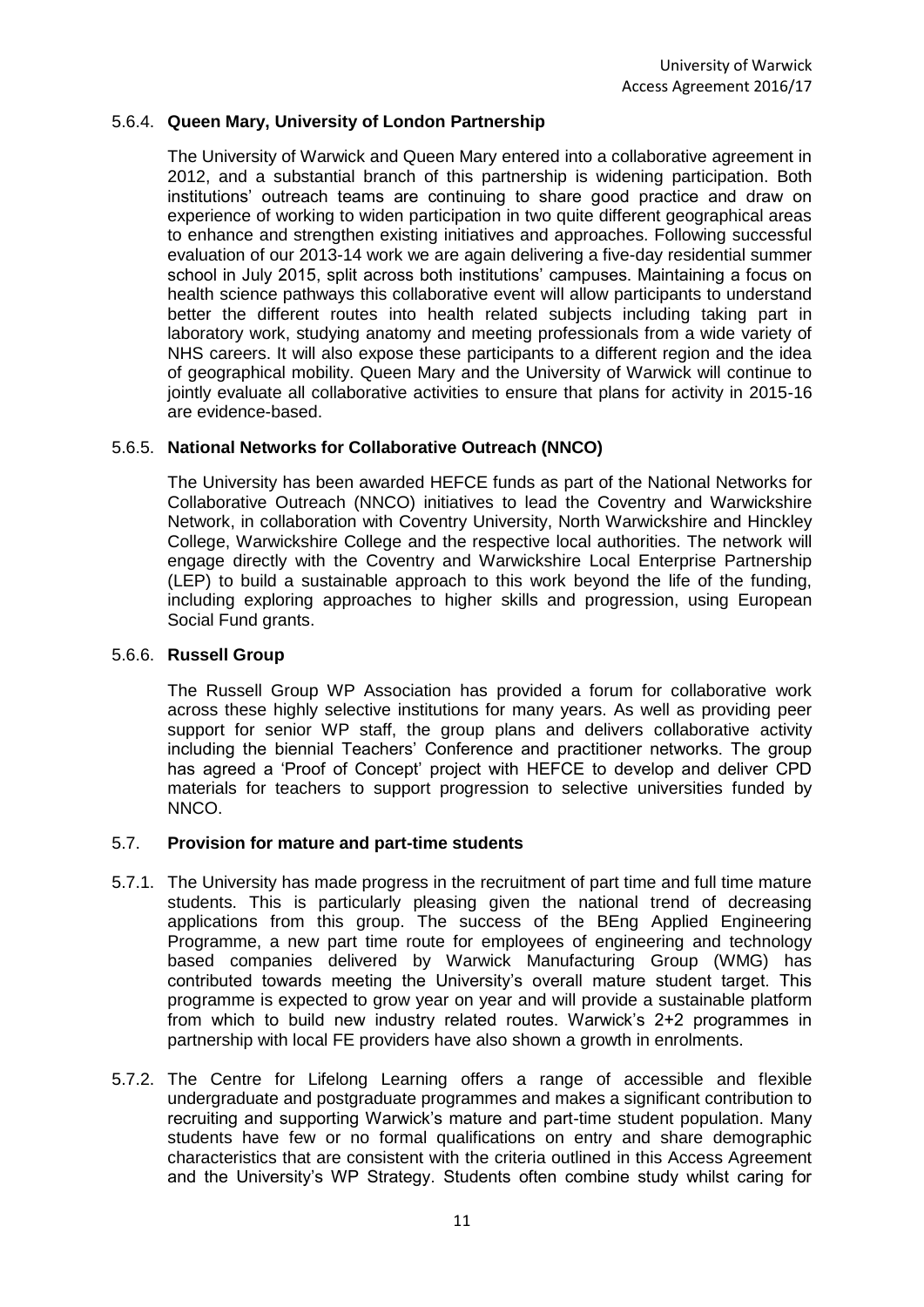children or other family members and/or working. The Centre provides support, advice and guidance to Warwick departments on mature and part time students and it operates through partnerships with FE Colleges.

- 5.7.3. The importance of the Centre for Lifelong Learning in the University's range of outreach activity is reflected in the lower fees for our 2+2, part-time and Foundation Degree programmes which make a significant contribution to increasing the number of mature entrants, particularly those from lower socio-economic groups.
- 5.7.4. In response to evidence of challenges in part time and mature student access to higher education, the University via CLL has sought to develop its programme offer, to strengthen advice and guidance pre entry and to enhance the student experience to support both progression and success. CLL offers a 'Gateway to Higher Education' programme that prepares students for HE study and offers guaranteed entry to the part time Social Studies programme. Other activities include: extension of the 2+2 Social Studies intake; a planned revision of the part time degree programme; investment in posts to support mature learners and outreach, including a Student Experience Manager and a Community Engagement Officer; and enhanced communication and financial advice to outline the funding opportunities available.

## **6. Targets and Milestones**

- 6.1. The University has revised its targets up to 2019-2020 taking into account recent progress and identifying new targets which are more aligned to our core provision. The targets set are viewed as suitably ambitious and stretching in the context of our strategic priorities, location, and subject mix and map well with OFFA's sector outcome objectives 1 and  $2<sup>2</sup>$ . We will continue to monitor them periodically to ensure that emphasis is placed on progress and on developing a longitudinal evidence base. As the strategic student lifecycle approach is embedded, future targets and investment will be refocused where appropriate.
- 6.2. In terms of the absolute number targets set out by the University in 2012-13, the University has seen significant signs of improvement in 2013/14 from state schools entrants and students from low-socio-economic groups, and the University is committed to making sustained improvements in all targets.
- 6.3. The University's targets are to:
	- 1. Raise the number of full-time young entrants to the university from state schools from the 09/10 level of 1,880 to 2,040 by 2020;
	- 2. Raise the number of full-time young entrants to the university from the lowest socioeconomic groups from 400 in 2009 to 530 by 2020;

 2 To make faster progress to increase the participation rate of higher education entrants from underrepresented and disadvantaged groups, and narrow the participation gap between people from the most and least advantaged backgrounds

To make faster progress to increase the entry rate of students from under-represented and disadvantaged groups entering more selective institutions, and narrow the participation gap between people from the most and least advantaged backgrounds at such institutions. OFFA (2015)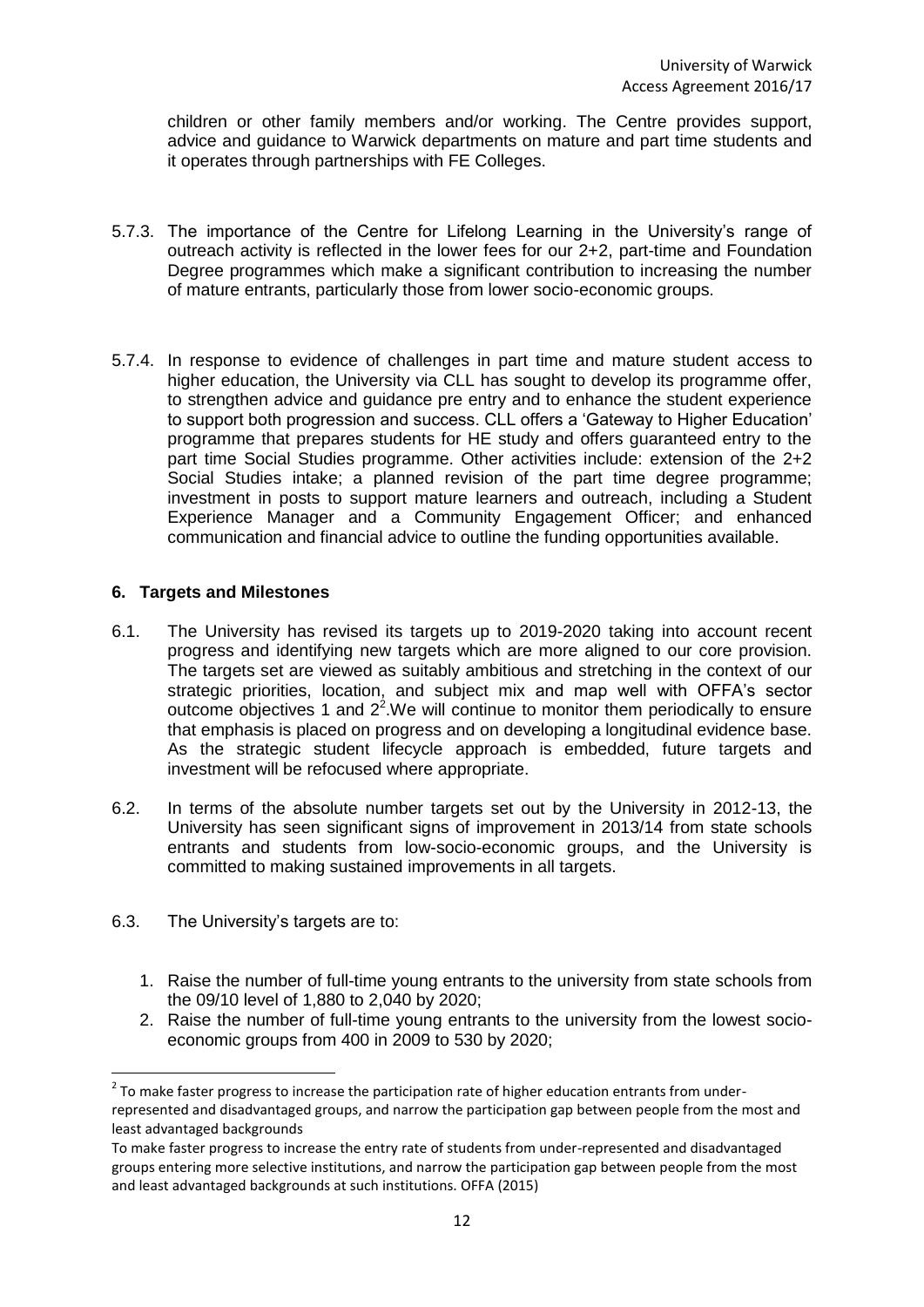- 3. Raise the number of full-time young entrants to the university from low participation neighbourhoods from 140 in 2009 to 170 by 2020.
- 4. Increase the number of mature UK learners registered on full-time and part-time programmes from 450 to 600 by 2020.
- 5. Maintain the current level of recruitment of male primary trainee teachers and then increase the number recruited from 31 to 42 by 2016/17 (an increase from 18% of the entry cohort to 25%).
- 6. Raise the number of entrants on the WBS Foundation Year from 15 in 2015 to 25 in 2020.

| <b>Target</b>            | 2015/16<br><b>Entry</b><br><b>Target</b> | 2016/17<br><b>Entry</b><br><b>Target</b> | <b>Entry</b><br>2019-20<br><b>Target</b> |
|--------------------------|------------------------------------------|------------------------------------------|------------------------------------------|
| State schools            | 1920                                     | 1950                                     | 2040                                     |
| socio-<br>Lowest         | 430                                      | 450                                      | 530                                      |
| economic groups          |                                          |                                          |                                          |
| participation<br>Low     | 154                                      | 158                                      | 170                                      |
| neighbourhoods           |                                          |                                          |                                          |
| Mature UK learners       | 500                                      | 520                                      | 600                                      |
| registered on full-      |                                          |                                          |                                          |
| time and<br>part-time    |                                          |                                          |                                          |
| programmes               |                                          |                                          |                                          |
| <b>WBS</b><br>Foundation | 15                                       | 18                                       | 25                                       |
| Year                     |                                          |                                          |                                          |

Table 1: An overview of our immediate targets for 2015/16 and how they extend to 2019/20.

- 6.4. The WBS Foundation Year will welcome its first students in September 2015 and as a means to facilitating improved access pathways to a world-class Business School we have introduced stretching targets which will allow the programme to grow in a sustained manner, acknowledging it as an unknown entity which will require carefully monitoring following the baseline year.
- 6.5. As a member of the Realising Opportunities partnership, we are committed to a collaborative target that 36% of the students starting the RO programme in Year 12 in 2015 will progress to a Research Intensive University in 2016/17, with this increasing to 39% by 2019/20. In addition to this, the programme has agreed to introduce a new target focussed on progression to an RO Partner University, with a target of 25% per year up to 2019/20.
- 6.6. The University is ensuring that the loss of Aimhigher funding does not have a negative impact on local students' access to outreach activity and, together with local partners, exceeded the target number of secondary schools and colleges in Coventry and Warwickshire engaged with during the transitional year of 2011/12. The University is currently working with 37 schools in the Coventry and Warwickshire areas. We will increase the number of schools that we work with to 40 by 2016/17.
- 6.7. The University also recognises the importance of targeting activity at younger children and will deliver specific Higher Education focussed activity to children from local primary schools engaging 16 by 2016/17. Nationally, we would like to maintain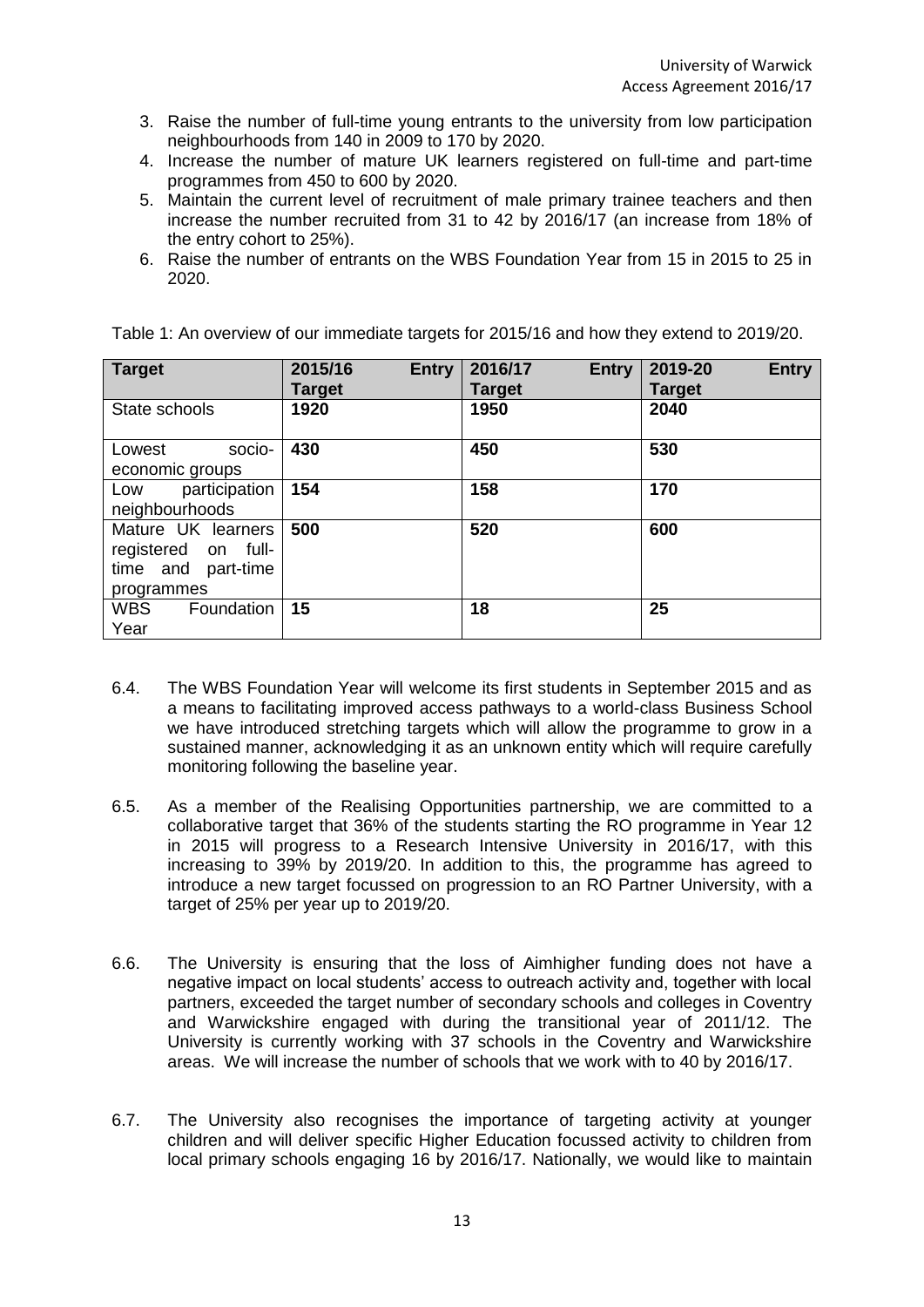delivery of activity to learners in the 118 schools and colleges we already work with and plan to increase this number to 150 schools by 2016/17.

6.8. The University will work collaboratively with Queen Mary, University of London to jointly deliver a Summer School to 30 participants each year up to 2016/17, beginning with a medicine focused event in 2013 and basing activity for 2014/15 on the outcomes of the evaluation of this event.

## **7. Financial Support For students**

- 7.1. The University is seeking to ensure that, wherever possible, financial barriers to taking up the opportunity to study at Warwick are overcome by offering a package of financial support to our students at the point of entry and throughout their academic careers.
- 7.2. Students who are already studying at the University are entitled to the support package in place during their year of entry for the remainder of their course and are subject to the entitlement criteria relevant to that support package. Full details of our existing support packages for full-time Undergraduate students are available on our website at [http://www2.warwick.ac.uk/services/academicoffice/funding/undergraduate/.](http://www2.warwick.ac.uk/services/academicoffice/funding/undergraduate/)

### 7.3. **Analysis of Financial Support offered to students under previous Access Agreements**

7.3.1. The following table shows our analysis of full-time entrants receiving financial support in previous academic years and how they contribute to our OFFA targets:

| <b>Target</b>                      | 10/11 | 11/12 | 12/13 | 13/14 | 14/15 |
|------------------------------------|-------|-------|-------|-------|-------|
|                                    |       |       |       |       |       |
| Intake population                  | 2906  | 2886  | 2505  | 3151  | 3221  |
| <b>Number of Award Holders</b>     | 728   | 821   | 799   | 973   | 884   |
|                                    |       |       |       |       |       |
| Income less than £25k              | 506   | 572   | 521   | 658   | 614   |
| As a % of those getting support    | 70%   | 70%   | 74%   | 77%   | 80%   |
|                                    |       |       |       |       |       |
| Students in LPN (POLAR quintile 1) | 61    | 74    | 77    | 73    | 57    |
| As a % of those getting support    | 8%    | 9%    | 11%   | 8%    | 6%    |
| <b>State School Students</b>       | 602   | 606   | 689   | 825   | 753   |
| As a % of those getting support    | 83%   | 74%   | 97%   | 97%   | 98%   |
| Low SEC students                   | 179   | 214   | 217   | 253   | 237   |
| As a % of those getting support    | 25%   | 26%   | 31%   | 30%   | 31%   |
| Mature students                    |       | 84    | 87    | 92    | 110   |
| As a % of those getting support    | 0%    | 10%   | 12%   | 11%   | 14%   |
|                                    |       |       |       |       |       |
| Level of support to <£25k          | 1500  | 1500  | 4500  | 4500  | 3000  |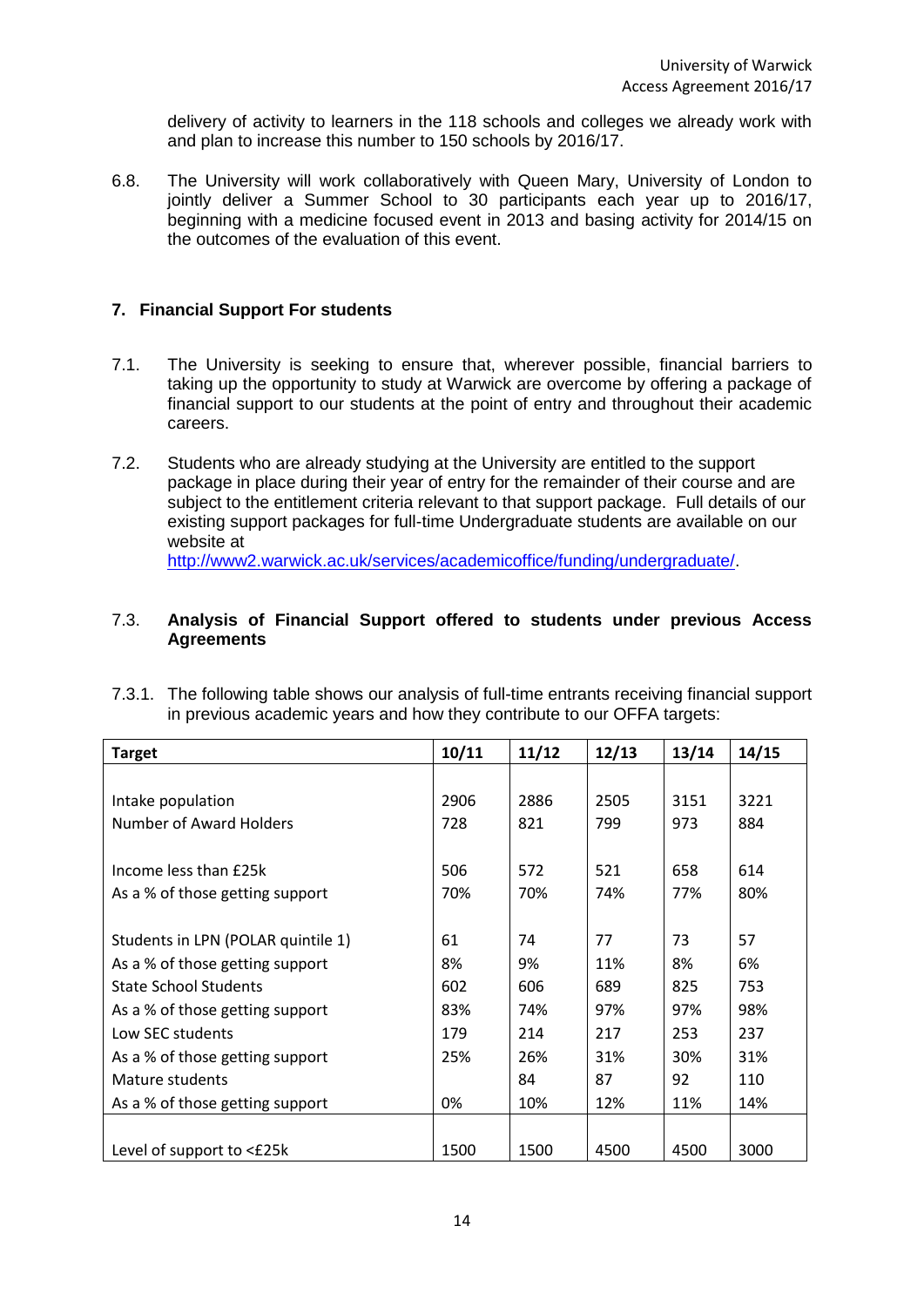7.3.2. The table shows that the University is increasingly directing financial support at those most in need and those targeted under our Access Agreement. Since 2012/13 the University has made some notable progress towards its targets under its Access Agreement and this is reflected in increasing proportions of students receiving financial support. Analysis of our 14/15 population to date continues that trend. The University begins the process of approving financial support for incoming students during the application cycle so that each year, students are aware of the support they will receive if they are successful in taking up their place at Warwick well in advance of starting their University career. The University guarantees support to all students who meet the eligibility criteria to ensure that no student is deterred from taking up their place at University due to a lack of appropriate financial support.

## 7.4. **Support for students entering the University in 2016/17**

7.4.1. The University will offer a broad package of financial support for students entering the University in 2016-17 to support its strategy for improving access and widening participation. The support will encompass a bursary package for students targeted at those on the lowest incomes and students from our most vulnerable groups. The package will be guaranteed to all students who meet the relevant criteria and will be offered for each year of their course. Fee waivers will be offered to part-time students who are in receipt of means tested benefits. In addition the University will provide a hardship fund to ensure that students in receipt of financial support from the University are able to succeed at their studies. This support will be provided in line with previous HEFCE guidance under the Access to Learning Fund and will augment any support via HEFCE funding for 2016-17. To support our employability aims the University will offer additional funding to students undertaking work placements or unpaid internships during their course of study.

# 7.4.2. **Warwick Bursaries**

- 7.4.3. A bursary will be available for **each year** of a student's course in which the student meets the eligibility criteria. Warwick Bursaries will be paid in full for intercalated years or during mandatory periods of study away from the University where a student meets the eligibility criteria in that period.
- 7.4.4. The criteria for receiving a **Warwick Bursary** from the University for 2016/17 entry are as follows:
	- You must be a full-time Home/EU student for fee purposes
	- You must be studying for your first undergraduate degree
	- You must be starting at the University for the first time in the 2016/17 academic year
	- You must be in receipt of a tuition fee loan and maintenance grant support from the UK Government for the relevant academic year
	- You must have a family income below £35,001(as determined by the Student Loans Company (SLC) for student support)
	- You must have completed sixth form education in England within the state school sector or at a Further Education College
	- You must not be entitled to any other statutory support in the form of either a grant or fee waiver for your course
- 7.4.5. The Warwick Bursary will offer support up to a maximum of £3,000pa for each year of a student's course on a sliding scale determined by family income as follows: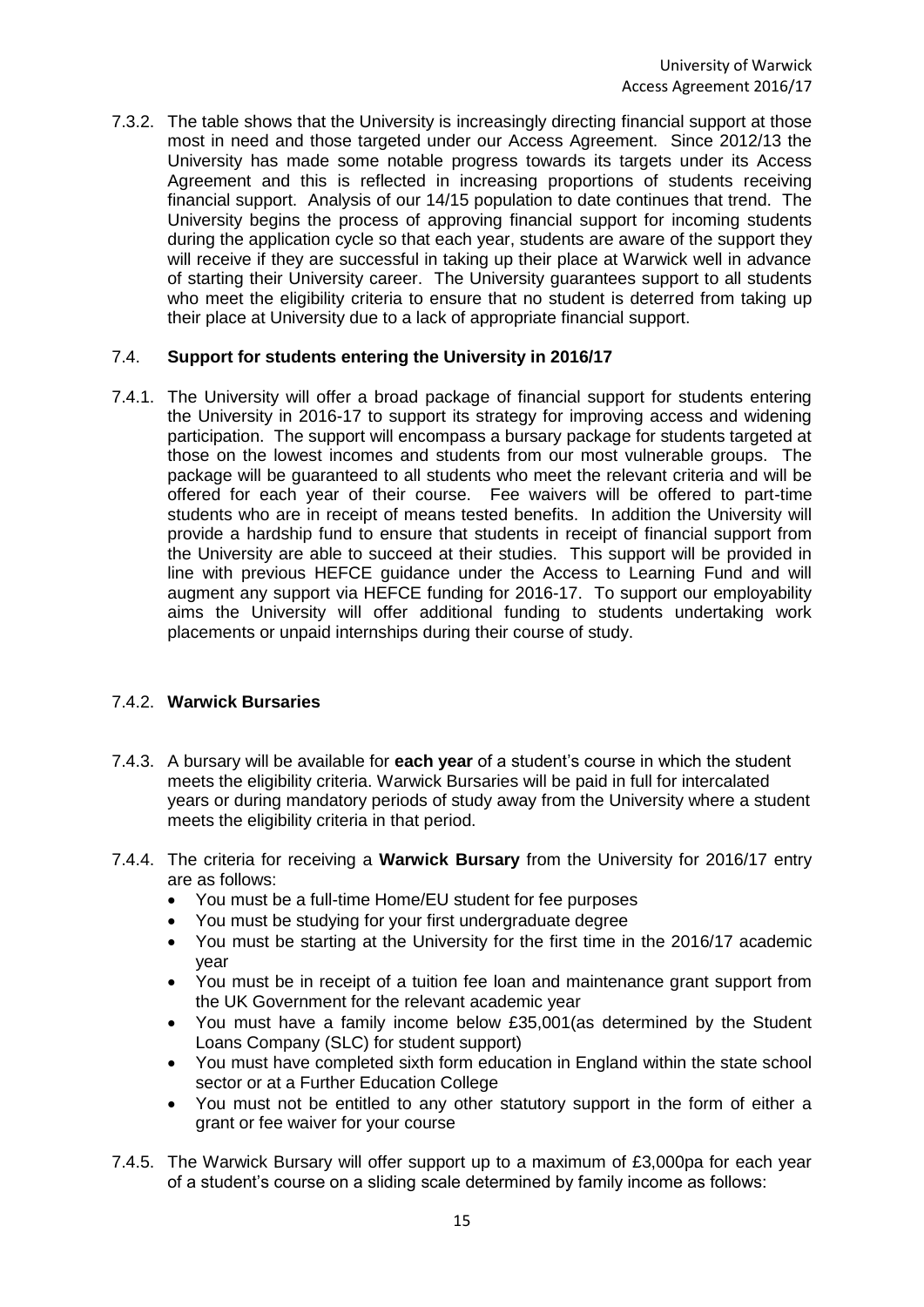- £2,000pa for family incomes less than or equal to £16,000
- £1,500pa for family incomes greater than £16,000 and less than or equal to £25,000
- £1,000pa to family incomes greater than £25,000 and less than or equal to £35,000
- 7.4.6. To ensure that the maximum bursaries are targeted at those most in need, the University will pay additional support of £1,000pa to students who meet one or more of the following criteria:
	- Students who are Care Leavers or who are from a Foyer background
	- Mature students aged 21 or over at the start of their undergraduate course in 2016-17
	- Students in receipt of Special Support Grant, Childcare Grant or Adult Dependents Grant from the UK Government as part of their student support package
	- Students classed as independent students for student support purposes
	- Students in receipt of disabled student allowances, personal independence payments or disability living allowance
- 7.4.7. Additional support will be offered to Warwick Bursary students going abroad under the Erasmus Programme (whose family incomes are less than or equal to £25,000) to cover the amount of fees charged for that Erasmus year (£1,350 for 16/17). For Warwick Bursary students whose family incomes are between 25,001 and £35000, a reduce fee waiver of £650 will be offered in their year abroad.
- 7.4.8. Students whose family income is reassessed during the 2016/17 academic year and who no longer meet the criteria of the award will not receive any further payments during that academic year. Amounts already paid to the student prior to the date of the re-assessment will not be reclaimed. Students who become eligible for the **Warwick Bursary** during the 2016/17 academic year will be entitled to the full award. Any instalments due prior to their entitlement being determined will be paid as an initial payment during the term in which the student is first entitled to the award. Subsequent termly payments will then be made as normal during the academic year.
- 7.4.9. No further eligibility criteria will be applied beyond securing and retaining a place at the University. Bursary support will be paid directly to students via BACS on a termly basis by the Student Loans Company (SLC) on behalf of the University. Students will not need to apply for the bursary. Entitlement for the bursary will be determined as part of the student's application to the SLC for a tuition fee loan and student maintenance support from the UK Government. Students and their parents will need to agree to data sharing as part of that application process in order that their entitlement to the **Warwick Bursary** can be assessed.
- 7.4.10. In excess of 85% of the support offered by the University to new entrants in the 2016/17 academic year is targeted at students with a residual family income of less than £25,001. Our analysis of entrants also shows that there are a significant number of students from the lowest socio economic classes whose family income falls between £25,001 and £35,000, and that is why we have targeted a proportion of bursary support at this group.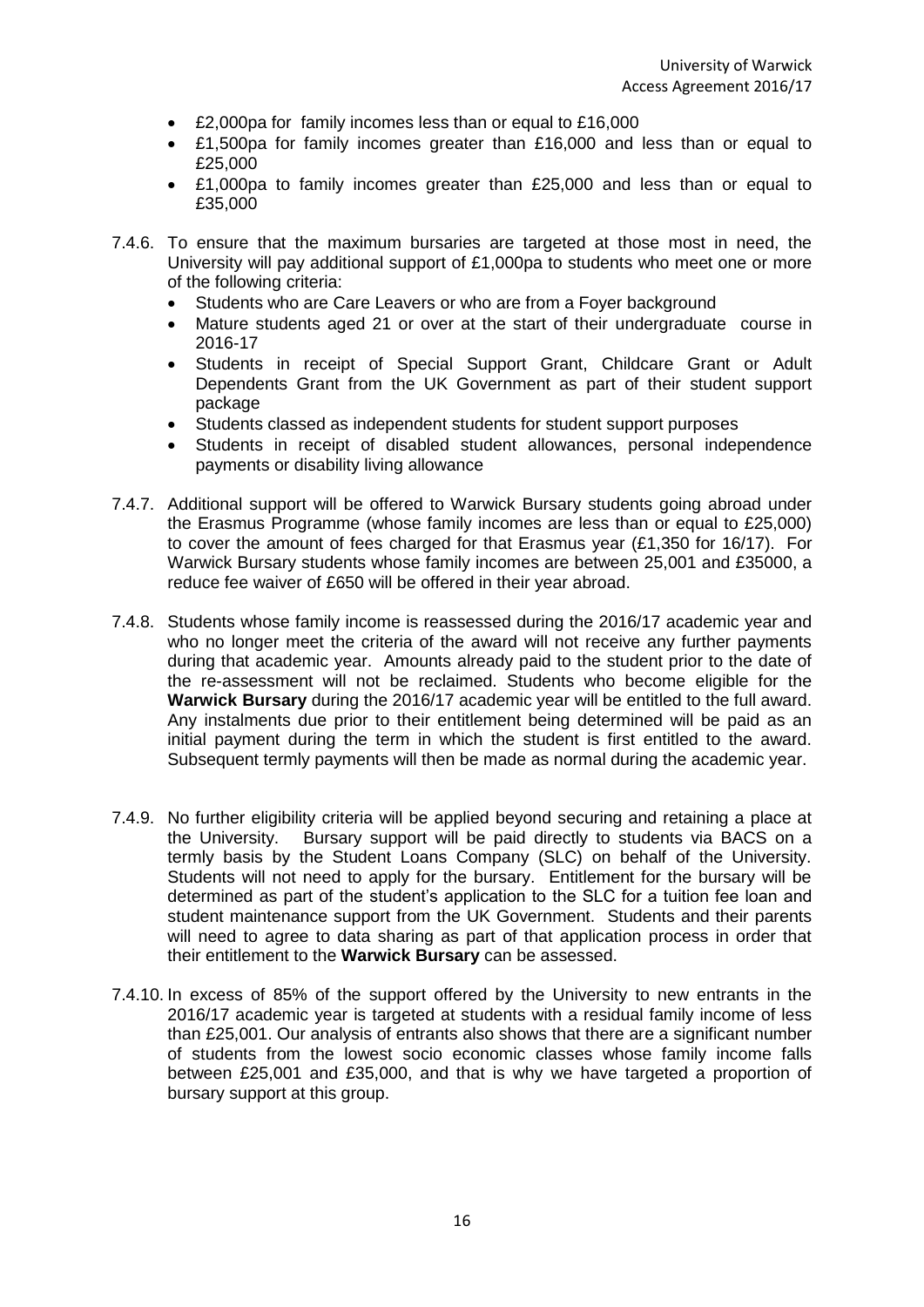- 7.4.11. Students who have taken part in Outreach Activities and Programmes at the University of Warwick prior to starting their Undergraduate Course at Warwick will also receive additional support.
- 7.4.12. Students who have taken part in Outreach Activities and Programmes at the University of Warwick prior to starting their Undergraduate Course at Warwick will be eligible to apply for additional support through our **Benefactors Scholarships**. These awards offer and additional £2,000 per annum for each year of a student's course and would be in addition to the standard Warwick Bursary. These awards are limited in number and are supported by charitable donations, primarily from Warwick graduates. The awards will prioritise support towards students from low income backgrounds or areas of low participation in UK Higher Education.

# 7.5. **Support for part-time students**

- 7.5.1. The University will continue to offer support in the form of fee waivers to part-time Home/EU undergraduate students who meet the criteria set out below for each year of their course of study. A maximum fee waiver of £3,000, pro rata to the number of modules and the relevant CATS points for the individual student's course of study, per annum will be payable to part-time Home/EU students starting their course in the 2016/17 academic year who:
	- Are studying for their first undergraduate degree;
	- Are in receipt of a tuition fee loan from the UK Government for the relevant academic year;
	- Are in receipt, or whose partner, spouse or civil partner, is in receipt of means tested benefits from the UK Government ( a full list of the relevant benefits will be available on the University's website and will be updated each year in line with changes in UK Government benefit arrangements);
	- Are not entitled to any other statutory fee support in the form of either a grant or fee waiver for their course.

## 7.6. **Additional support for undertaking work placements and unpaid internships**

7.6.1. In recognition of the importance of employability the University is giving additional funding up to the value of £1,000 to recipients of Warwick Bursaries undertaking any form of unpaid internship or work placement during their course of study. The funding is paid pro rata for the number of weeks of the placement and is aimed to cover the costs associated with travelling to and from the work place and any additional accommodation costs that may be incurred as a result. Funding will vary from student to student depending on the nature of the placement/internship undertaken.

## **8. Provision of Information to prospective and existing students**

8.1. The provision of clear and accessible information, advice and guidance (IAG) is a key component of the University's approach to outreach. The University will ensure that information regarding fee levels and funding is available to applicants at the earliest stage possible. We intend that fee levels will be printed in our prospectus, in our online prospective applicant web pages and in offer letters. Additionally, course fee information will be available via UCAS course search and this information will be highlighted in workshops and open days.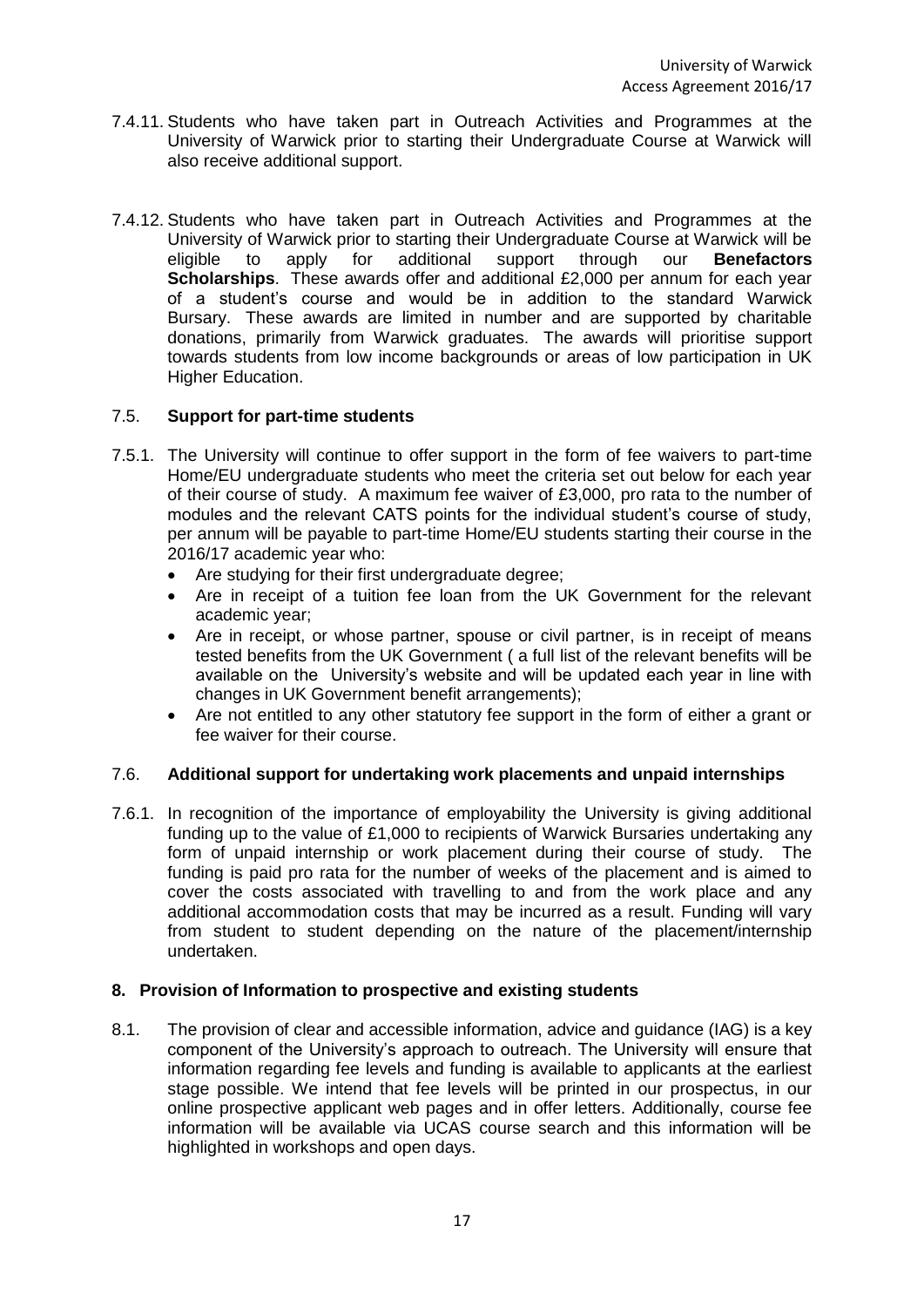- 8.2. IAG on student funding provision, including statutory support and support offered directly by the University, will be available on the University website, at University open days, departmental open days and other recruitment events, including those intended for students from under-represented groups such as part-time and mature students. IAG on a one to one basis will be offered by telephone, email and an online enquiry service.
- 8.3. Two dedicated posts within our student funding team now provide a source of IAG and financial outreach to local schools, colleges and interested groups. The primary purpose of the posts is to provide information, advice and guidance on fees and funding and access to Higher Education. In order to do this in an interactive and engaging way, workshops have been developed to help students understand University as both a personal and financial investment.
- 8.4. Workshops have been delivered to students at local state secondary schools in Years 9, 11 and Post 16 in line with our schools targeting model. Our aim in targeting these year groups was to support the decision making process students undertake at significant points in their school careers, so that they can make informed choices when accessing Higher Education.
- 8.5. A database has been created to help target local WP schools using selection criteria such as school post code, OFSTED results, and pupil premium /free school meal data. This database will dovetail with the HEAT service outlined below for targeting and analysis purposes and be able to track the number of fees/funding IAG interactions at each school
- 8.6. The University aims to expand the support it has located in the student funding team in order to provide individual assistance to prospective and current students, their families and supporters. The student funding team will has developed a resources section of the student funding website. These resources will be for teachers to use and download IAG materials creating ongoing relationships and support for schools and colleges we are engaging with and to encourage engagement from others. The aim of the website will be to advertise the full range of services available to schools across all outreach activities and to foster the ongoing relationship that we want to build with schools year on year over the age ranges from 9 to 16. We have also developed our existing online budgeting calculator extending its use to a budgeting App. Prospective and existing students will be able to use the App to help them budget better. The funding outreach team will also use both the calculator and budget App as teaching resources in schools outreach work to help students think about money management as a lifelong skill.
- 8.7. IAG relating both to nationally available financial support, and to Warwick's fees and support is embedded in many outreach activities, and we will develop a series of case studies to help prospective students to establish the level of financial aid they are likely to receive.
- 8.8. To ensure that all prospective students understand the new funding system and see the benefits rather than the headline figures, leaflets and web pages have been designed specifically for 2+2 and Part-time students. The leaflets have been distributed via student ambassadors and at recruitment events, and sent to all enquirers. One of the main anxieties for these students in the first few months is finance and particularly the outlay for study costs around the start of their course. To address this concern the funding outreach team are planning to work with partner colleges at induction events to provide IAG around the costs of university and help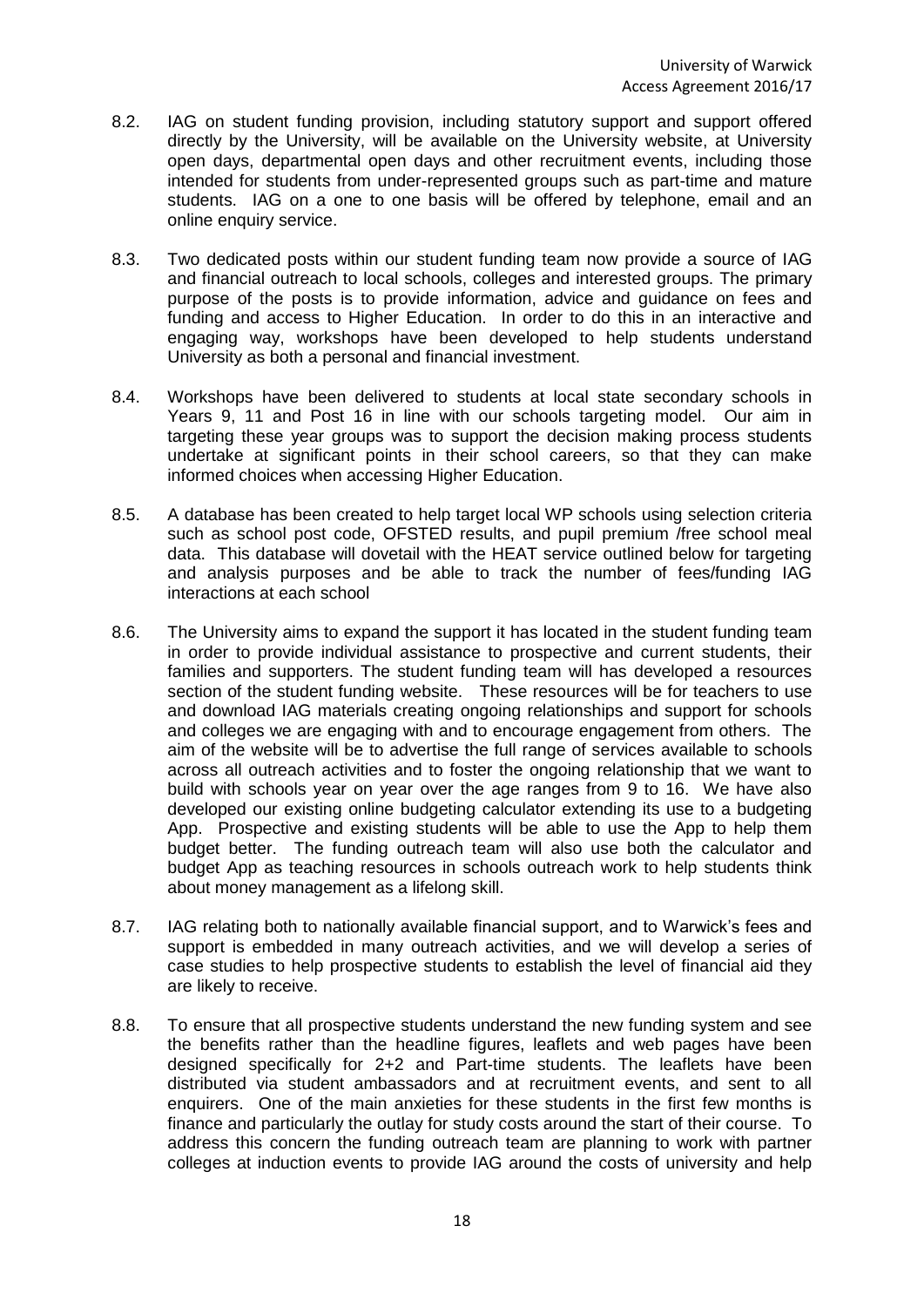encourage students apply for the finance early in order to help with longer term budgeting whilst at University.

- 8.9. A dedicated widening participation website has been developed and populated with the details of aspiration and attainment raising events. The website, including distinctive age-focussed IAG pages, has received twice as many hits in its first year as the previous online provision, and was awarded the 2013 Higher Education and Liaison Officers' Association (HELOA) Innovation and Best Practice Award. A key aim for 2015-16 will be to add finance and funding information to this website for potential students, teachers and advisors. We have also developed specific parent/carer IAG facts sheets around student finance and applying to University to be used at schools parent/carer evenings.
- 8.10. The University is committed to providing timely information to UCAS and SLC to facilitate fully informed applications from students.
- 8.11. Looking forward to 2016/17 the key aims include:
	- Developing a targeted approach to outreach work with our current students, maximising on opportunities with departments and the Student's Union.
	- Working with postgraduate students to develop resources and explore the best ways to communicate key messages to prospective staff and students around the new postgraduate loans.
	- Develop and update our current offering of post-16 workshops and explore new ways of increasing involvement of parents/carers.
	- Work with University staff in Departments, Recruitment and the Centre for Lifelong Learning to enable their confident dissemination of funding messages through staff briefings and relevant supporting materials.
	- Continue to develop our online materials and social media outlets to ensure that information is comprehensive and accessible to all interested parties.
	- Promote the use of the Warwick Student Budget Calculator as a tool to support students with budgeting whilst at University.

## **9. Equality and Diversity**

- 9.1. The University is proud of its diverse community of staff, students and visitors, and is committed to maintaining its excellent record in teaching and research by ensuring there is equality of opportunity for all, fostered in an environment of mutual respect and dignity. The University has been operating a Single Equality Scheme since 2008 which ensures compliance with Equality Objectives and with any of the University's equality and diversity initiatives.
- 9.2. We have ensured that the mainstreaming of diversity, through for example including 'Widening Participation' as a standing item on the agenda of our Equality and Diversity Committee, will meet the needs of diverse groups of students and hence ensure we deliver an optimum student experience. The University has also appointed a new Pro-Vice Chancellor (People and Public Engagement) where responsibilities include student wellbeing and the University's equality and diversity strategy.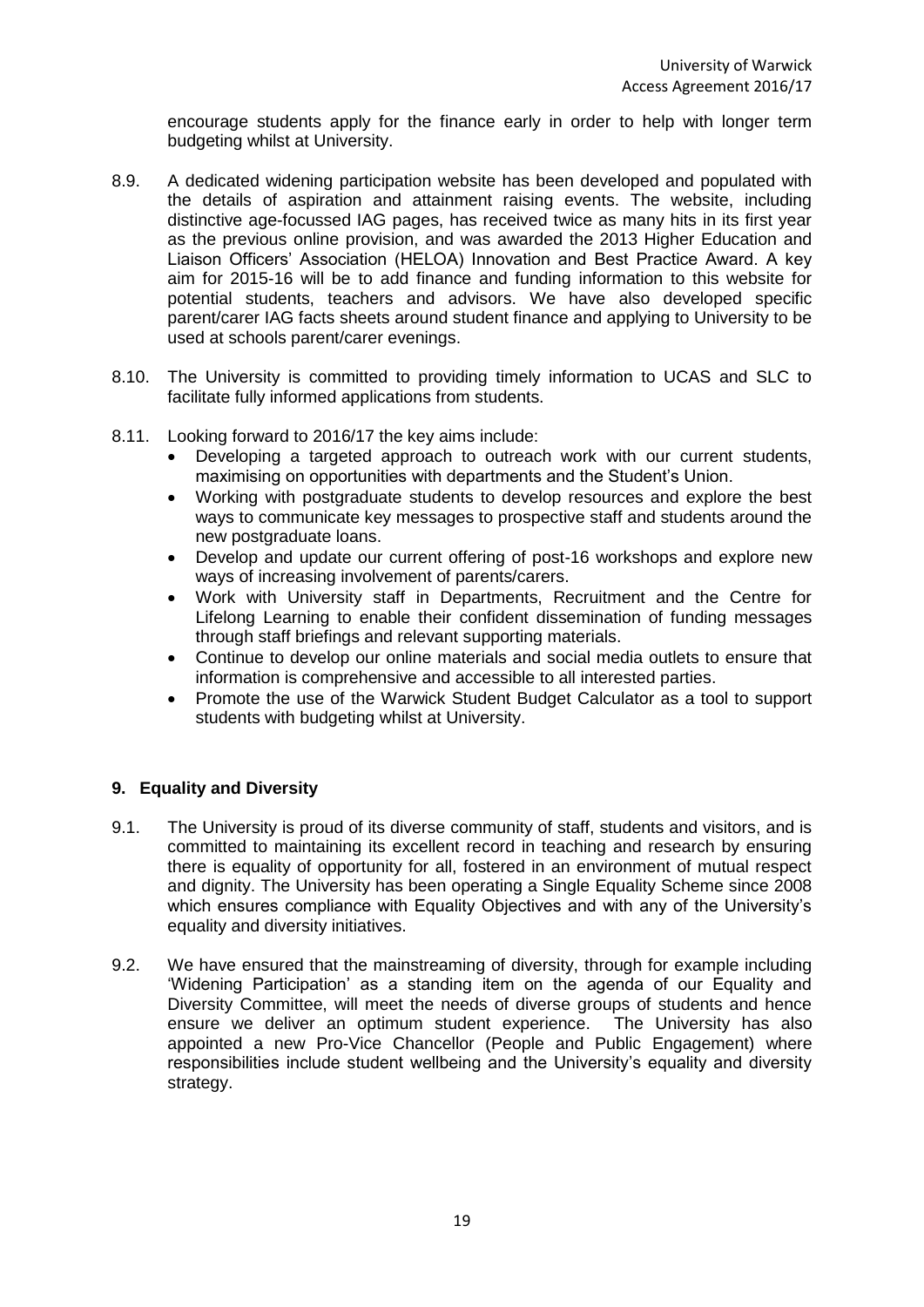## **10. Consultation with Students**

- 10.1. The Students' Union President is a member of Senate Steering Committee at which access and widening participation matters are regularly discussed and which formally approves the Access Agreement annually as well as being a member of the Widening Participation Strategy Steering Group which oversees the development of strategic initiatives. The group, chaired by the Pro-Vice Chancellor (Teaching and Learning) meets regularly to develop a Widening Participation strategy that is robust, effective and takes into account the views of all stakeholders including the student body.
- 10.2. The Students' Union have been consulted specifically on the changes to the financial support package encompassed within our 2016/17 Access Agreement and are generally supportive of the University's offering for 2016/17 entrants. Meetings were held with the Students' Union Officers and the Students' Union Advice and Welfare representatives to outline the University's proposals for financial support for new entrants and gain their support for the changes. The changes made reflect the preferred choice of support for our student population. We will continue to work with the Students' Union to ensure that the mechanisms for delivering the support on offer are in the best interests of students. Dialogue and discussion with the Students' Union will also extend towards considering the use of contextual data to inform applicant decision making and supporting the understanding of Warwick's impact locally through outreach and volunteering.

# **11. Monitoring and Evaluation: developing and strengthening the evidence base**

- 11.1. The University's Access Agreement, along with supporting strategies and policies, will be reviewed regularly and at least on an annual basis by the Senate Steering Committee, prior to consideration by the Senate and the Council. At an operational level, the delivery of the University's widening participation activity and progress towards the specific milestones included in the Access Agreement will be monitored by the Director of Student Recruitment and Admissions and the Centre for Lifelong Learning in conjunction with the relevant Pro-Vice Chancellor. Extensive review of admissions, in-take and retention data is integrated within the University's quality assurance and equal opportunities frameworks.
- 11.2. The University uses analytical tools like Tableau to analyse and monitor trends in recruitment of WP groups at a University, Faculty and Departmental level. Each academic department is provided with a workbook which provides access to applications, offers and enrolments for each of the core access milestones. Through educational analytics dashboard technology each academic department is able to drill down for current and historical WP characteristics and performance for the specified department.
- 11.3. The University continues to strengthen its evidence base on access and student success measures across the student lifecycle. The University will use the evidence gathered from a range of sources to inform future alignment of additional fee income expenditure. In addition to the University's internal recruitment data and HESA performance indicators, further annual monitoring will focus on the impact of financial support on retention and the student experience including an examination of institutional performance outcomes for WP groups, including:
	- Surveying students in receipt of financial support to assess impact of support packages on retention and academic performance